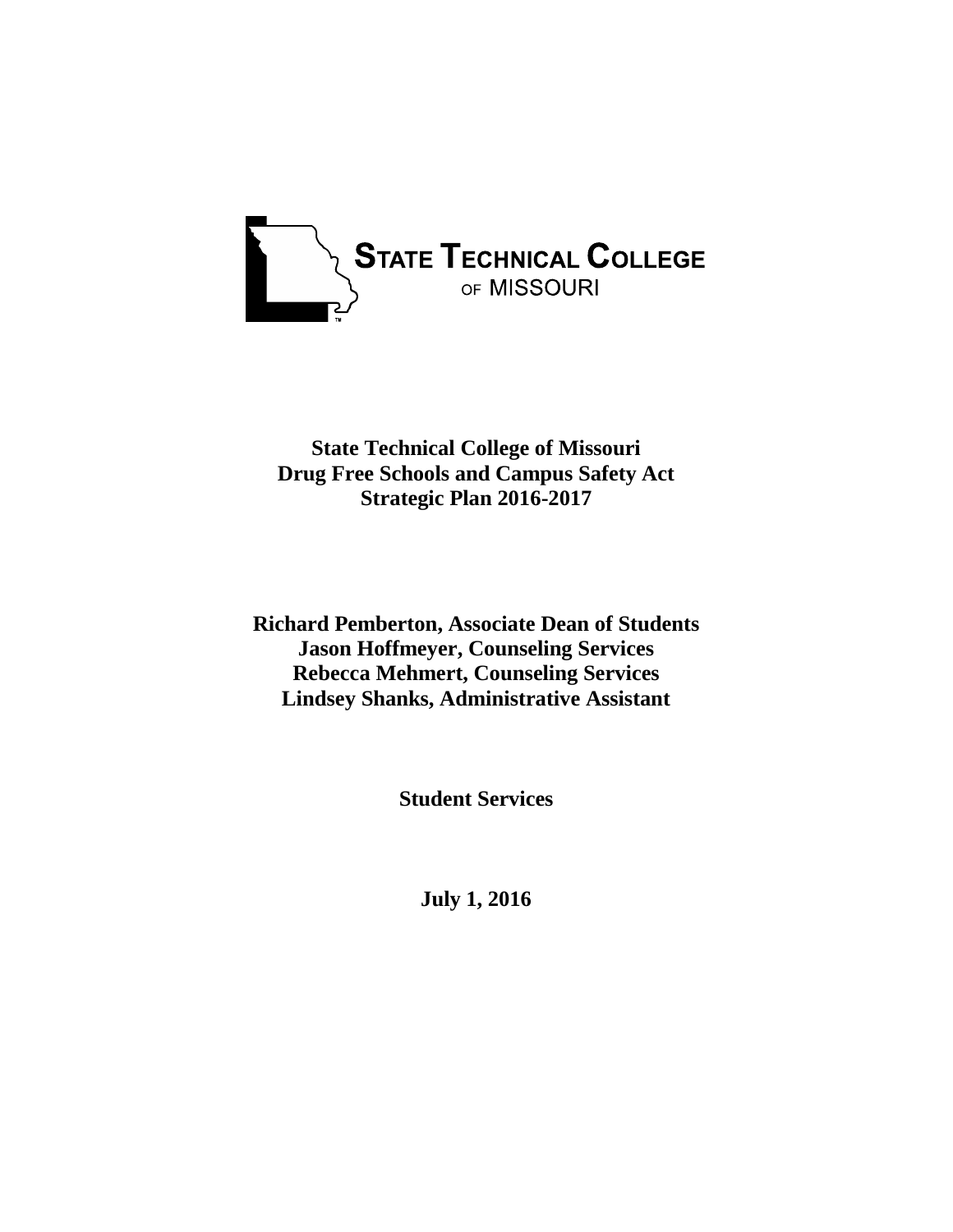## **Introduction**

This plan was developed with the support and guidance of Partner in Prevention (P.I.P) a 13 member consortium of Missouri colleges support by the Wellness Resource Center located on the campus of the University of Missouri-Columbia.

The Drug-Free Schools and Campuses Regulations (EDGAR Part 86) require that, as a condition of receiving funds or any other form of financial assistance under any federal program, an institution of higher education (IHE) must certify that it had adopted and implemented a program **"to prevent the unlawful possession, use or distribution of illicit drugs and alcohol by students and employees"** both on the institution's premises and as part of any of its activities. According to the Part 86 regulations, if an IHE fails to submit the necessary certifications when requested to do so or violates its certification, the Secretary of Education may terminate all forms of financial assistance whether from the Department of Education or other federal agencies (34 CFR Section 86.1 and 20. USC & 1145g.)

The Drug-Free Schools and Campuses Regulations also require IHEs to conduct a biennial review of the AOD (alcohol and other drugs) programs and policies to determine program effectiveness **and** consistency of policy enforcement and to implement any changes needed to either.

This legislation directs the State Technical College of Missouri to maintain a written policy on alcohol and other drugs and to maintain a process that ensures policy distribution to all students, staff and faculty. The written policy must enumerate federal, state and/or local sanctions for unlawful possession or distribution of illicit drugs and alcohol, describe health risk associated with alcohol abuse or illicit drug use, describe the College drug and alcohol programs available for students and employees, and specify disciplinary sanctions imposed on students and employees for policy violations. Also, the College is required to conduct biennial reviews to assess the effectiveness of its alcohol and drug prevention programs.

In compliance with federal legislation, the Counseling Department and the Associate Dean of Student Affairs for State Technical College of Missouri has prepared this biennial review.

#### **State Tech & PIP**

Partners in Prevention (PIP) is a statewide coalition focused on preventing high-risk drinking amount Missouri's college students. The coalition is comprise of 21 public and private colleges and universities across the state and is underwritten through a contract from Missouri Division of Alcohol and Other Drug Abuse. Each campus writes and annual strategic plan for prevention, guided by data, to identify those problems and strategies most relevant for their campus communities. Our campus participates as a representative campus in the statewide coalition. The State Technical College of Missouri Partners in Prevention **coalition/task force** is coordinated by the Social Worker through the Division of Student Affairs and is made up of individuals from key offices such as Counseling, Police (Sheriff and Highway Patrol), Residential Life, and Student Affairs. Our coalition works collaboratively to reduce students' engagement in high-risk behaviors related to alcohol and drug use. We meet on a bi-monthly basis to discuss the campus' AOD (alcohol and other drug) environment and make recommendations for ongoing prevention programming. Our coalition meetings focus on progress being made, barriers to progress, and ways to overcome those barriers.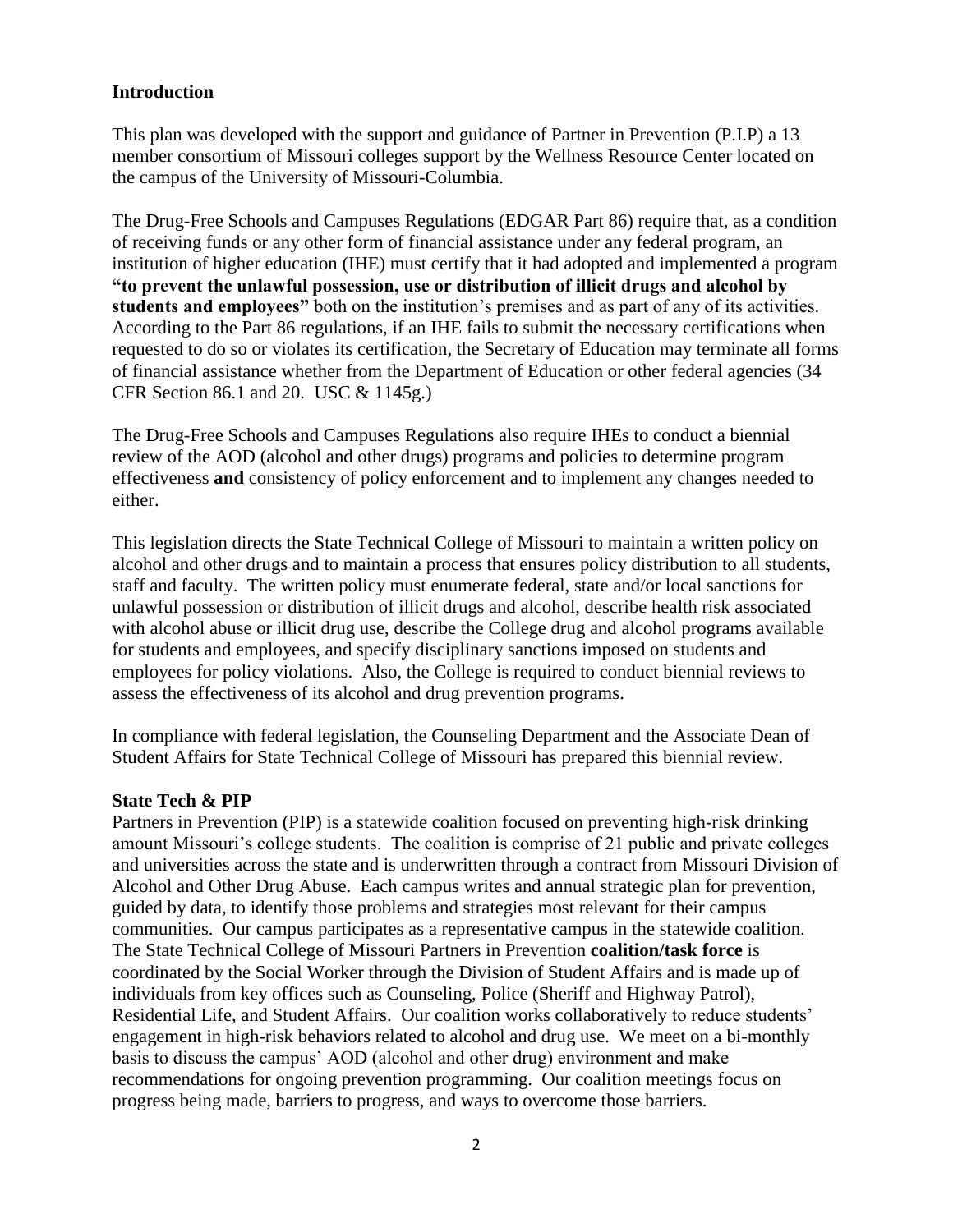We use our strategic plan (updated annually) to guide our prevention efforts in a comprehensive approach with the following four strategies in mind:

- **Environmental Management** combination of programs, policies, and education designed to create a campus community that supports and encourages healthy decision making about alcohol and other drugs
- **Harm Reduction** Initiatives, such as counseling interventions for at-risk students, which assist students engaging in high risk behavior, manage those risks through behavior modification.
- **Prevention Education** Planned activities, programs and outreach which inform and empower students with information and education in order to reduce their risk and help them make safer decisions.
- **Social Norming** An evidence-based approach to educating students about how they tend to overestimate the amount that their peers are drinking and thus correct misperceptions about student/peer drinking

# **Strategic Plan**

.

Please see appendices.

# **Biennial Review Process**

This biennial review was conducted for the State Technical College of Missouri Drug and Alcohol Prevention Program for the following dates of coverage. July 1, 2016 June 30, 2017

**Team Member –** Jason Hoffmeyer, VRE/ Clinical Counselor Rebecca Mehmert, Counselor Richard Pemberton, Associate Dean of Student Affairs Lindsey Shanks, Administrative Assistant

## **How data was collected and assessed:**

The key assessment tools for determining prevention programming outcomes is the Missouri College Health Behavior Survey. As the campus PIP Coordinator, the Counselor oversees planning, IRB approval, and data requests for this tool. It is implemented in the spring of each of year. Results from this survey are used to create the campus strategic plan each fall.

#### **Location of Biennial Review:**

Hard Copies: Dean's Office, Financial Aid Electronic Copies: Student Handbook, Guidebook, EagleOnline

**Request/Receive Biennial Repo**rt – through EagleOnline and/or Team Members

**Biennial Report is kept for 5 years.**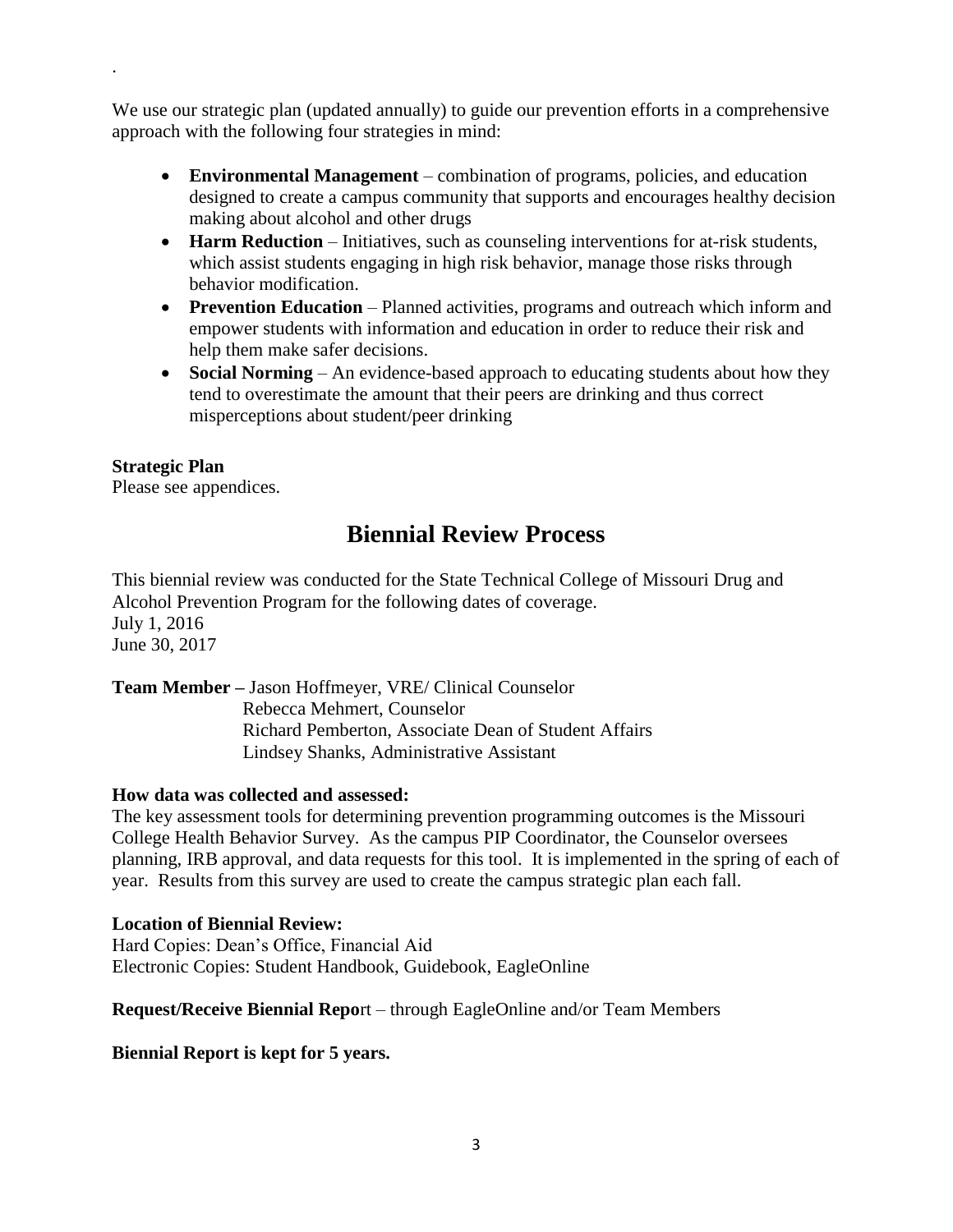# **Annual Policy Notification Process**

**Method utilized to distribute policy:** Student, Faculty/Staff Email and EagleOnline

**Date and Time distributed:** All enrolled students will receive the Drug Free School Biennial Review through email at the beginning of each semester and will also be notified of the location and availability.

## **Content of Policy**

For the Substance Abuse Policy please see page 5

#### **Health Risks**

Specific serious health risks are associated with the use of alcohol and illicit drugs. Some of the major risks are listed below.

#### **Alcohol and Other Depressants (barbiturates, sedatives, and tranquilizers)**

Addiction, accidents as a result of impaired ability and judgment, overdose when used with other depressants, damage to a developing fetus, heart and liver damage.

#### **Marijuana**

Impair short-term memory, thinking, and physical coordination. Can cause panic reaction and increase the risk of lung cancer and emphysema. Can interfere with judgment, attention span, concentration, and overall intellectual performance. Impairs driving ability. May cause psychological dependence and compromise the immune system.

#### **Cocaine**

Addiction, cardiovascular system damage including heart attack, brain damage, seizures, lung damage, severe depression, paranoia, psychosis. Similar risks are associated with other stimulants, such as speed and uppers.

#### **Nicotine**

Tobacco smoke contains thousands of chemical compounds, many of which are known to cause cancer. Nicotine, which is a central nervous system stimulant, produces an increase in heart and respiration rates, blood presser, adrenaline production and metabolism. People can rapidly become physically and psychologically dependent on tobacco. Compromises the immune system.

#### **Inhalants**

Inhalants are a diverse group of chemicals that easily evaporate and can cause intoxication when their vapors are inhaled. Most inhalants are central nervous system depressants. Use of these drugs slows down many body functions. High does can cause severe breathing failure and sudden death. Chronic abuse of some of these chemicals can lead to irreversible liver damage and other health problems.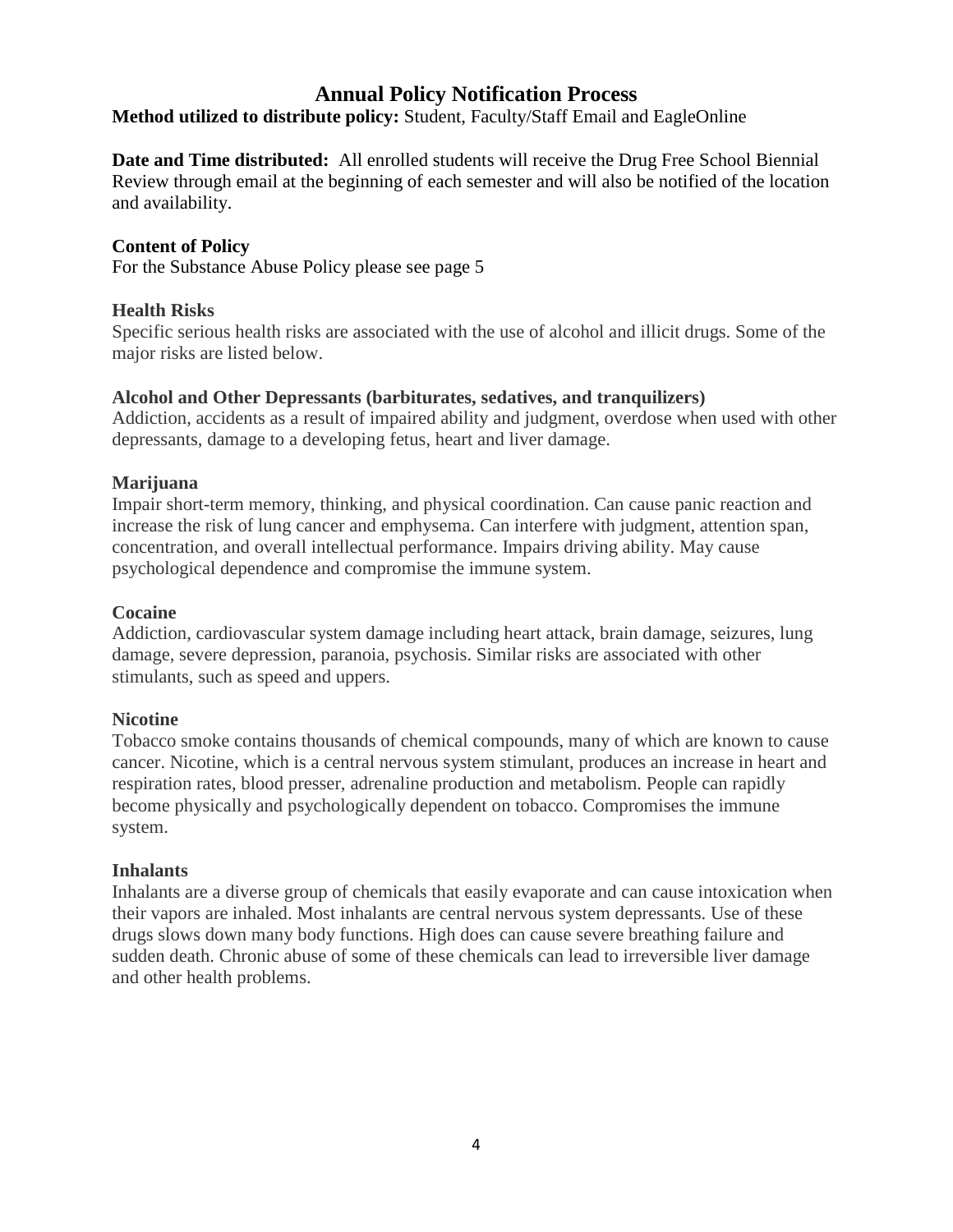# **Drug or Alcohol Counseling, Treatment or rehabilitation or re-entry programs that are available to employees or students.**

VAST – The VAST (Valuing & Assisting Students for Tomorrow) Program is counseling and referral service staffed by a team of licensed mental health professionals, and is designed to help you with your personal, job or family problems. It is free, voluntary and confidential. Some of the most common concerns brought to VAST include:

• Family

• Depression

• Grief/Loss

• Marital

- Alcohol/Drug Abuse
- 

• Stress/Anxiety

EAP – The EAP is a counseling and referral service staffed by a team of licensed mental health professionals, and is designed to help you with your personal, job or family problems.

It is free, voluntary and confidential.

Some of the most common concerns brought to the EAP include: • Eating Disorders

- Family
- Martial
- Stress/Anxiety
- Alcohol/Drug Abuse
- Job-Related Problems
- Legal/Financial
- Grief/Loss

• Depression

Preferred Family Healthcare (PFH) - PFH is a comprehensive behavioral health non-profit organization established in 1979. They provide substance abuse treatment, prevention, and mental health services throughout Missouri and Kansas.

# **Employees**

All employees have access to email. Each student and employee receives a broadcast email notification to review to all the college, Federal and State polices related to alcohol and drug use.

# **MAHBS 2016 Data**

|                                                                 | <b>MOPIP</b><br>2016    | <b>State</b><br><b>Tech 2014</b> | <b>State</b><br><b>Tech</b><br>2015   | <b>State</b><br>Tech<br>2016 |
|-----------------------------------------------------------------|-------------------------|----------------------------------|---------------------------------------|------------------------------|
| Consumed alcohol in past year                                   | 75%                     | 66%                              | 67%                                   | 67%                          |
| Consumed alcohol in past 30 days                                | 59%                     | 59.6%                            | 45%                                   | 46%                          |
| Binge Drank in last 2 weeks - 2hr.                              | 25%                     | 21%                              | 21%                                   | 28%                          |
| Used Marijuana in past year                                     | 23%                     | 6%                               | 8%                                    | 12%                          |
| Current Marijuana users (past month)                            | 11%                     | 3%                               | 6%                                    | 5%                           |
| Used illegal drugs (except marijuana) in past year              | Not asked<br>in 2016*   | Not asked<br>in 2014*            | <b>State Tech</b><br>4.3%<br>PIP 6.6% | Not asked<br>in 2016*        |
| Current illegal drug users (excluding marijuana),<br>past month | Not asked<br>in $2016*$ | Not asked<br>in $2014*$          | <b>State Tech</b><br>3.7%             | Not asked<br>in $2016*$      |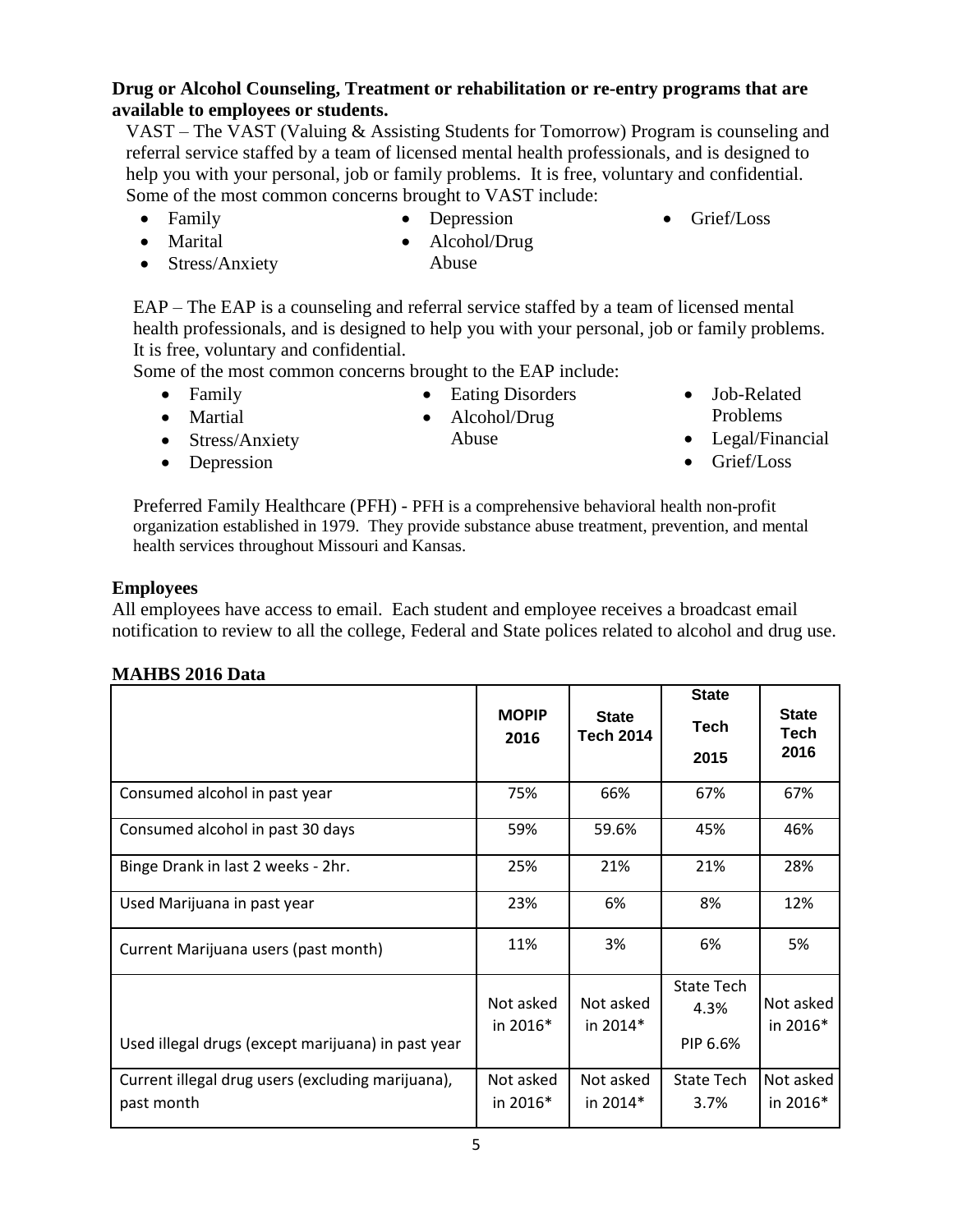|                                                                                           |      |       | PIP 4.1% |      |
|-------------------------------------------------------------------------------------------|------|-------|----------|------|
| Reported some sort of public misconduct due to<br>alcohol or other drug use in past year. | 3.8% | 1.8%  | 5.2%     | 2.8% |
| Underage students (<21 years old) consumed<br>alcohol in last 30 days*.                   | 60%  | 46.8% | 39%      | 50%  |

#### **Counseling Services**

Counseling Services provide assistance to students in times of stress or to overcome barriers to student success. The VAST program provides personal counseling that can include substance abuse issues when addressed. Sometime collaboration occurs with Counseling Services and other campus departments about the specific resources/referrals a student may need in order to receive the best treatment.

Counseling Services is also used to provide educational programming and intervention for students who have been referred by Student Conduct & Community Standards due to alcohol and/or drug violations.

The Student Government Association (SGA) provides many entertaining, non-alcoholic activates for students to participate in. Each semester they have continuous activities engaging students and promoting student involvement.

# **Research and Evaluation**

The State Tech Partners in Prevention Coalition conducts consistent data collection to identify progress of campus goals and to obtain data for program implementation. The tool used is the Missouri Assessment of College Health Behavior Survey (MAHBS). The survey, modeled after the CORE Alcohol and Drug Survey, is an annual, online survey implemented each spring semester since 2007. Questions on the MAHBS assess alcohol and drug prevalence, negative consequences associated with drinking and protective behaviors such as tobacco use, gambling, and risky driving behaviors along with a measure of mental health concerns. The survey is administered online to a random sample of students via email. Our target sample had been 5% of the undergraduate population. State Tech administrators and the campus prevention take force have continued to learn much about the AOD issues on our campus and our research results continue to trigger ideas for prevention efforts and strategic planning.

# **AOD Policy, Enforcement & Compliance Inventory & Related Outcomes/Data**

#### **Substance Abuse Policy**

State Tech strives to maintain a working and learning environment that is free from the effects of alcohol and illegal drugs.

The unlawful manufacturing, distribution, dispensing, possession, or use of a controlled substance is prohibited while in a college vehicle, in the classroom, on the job while completing a program internship,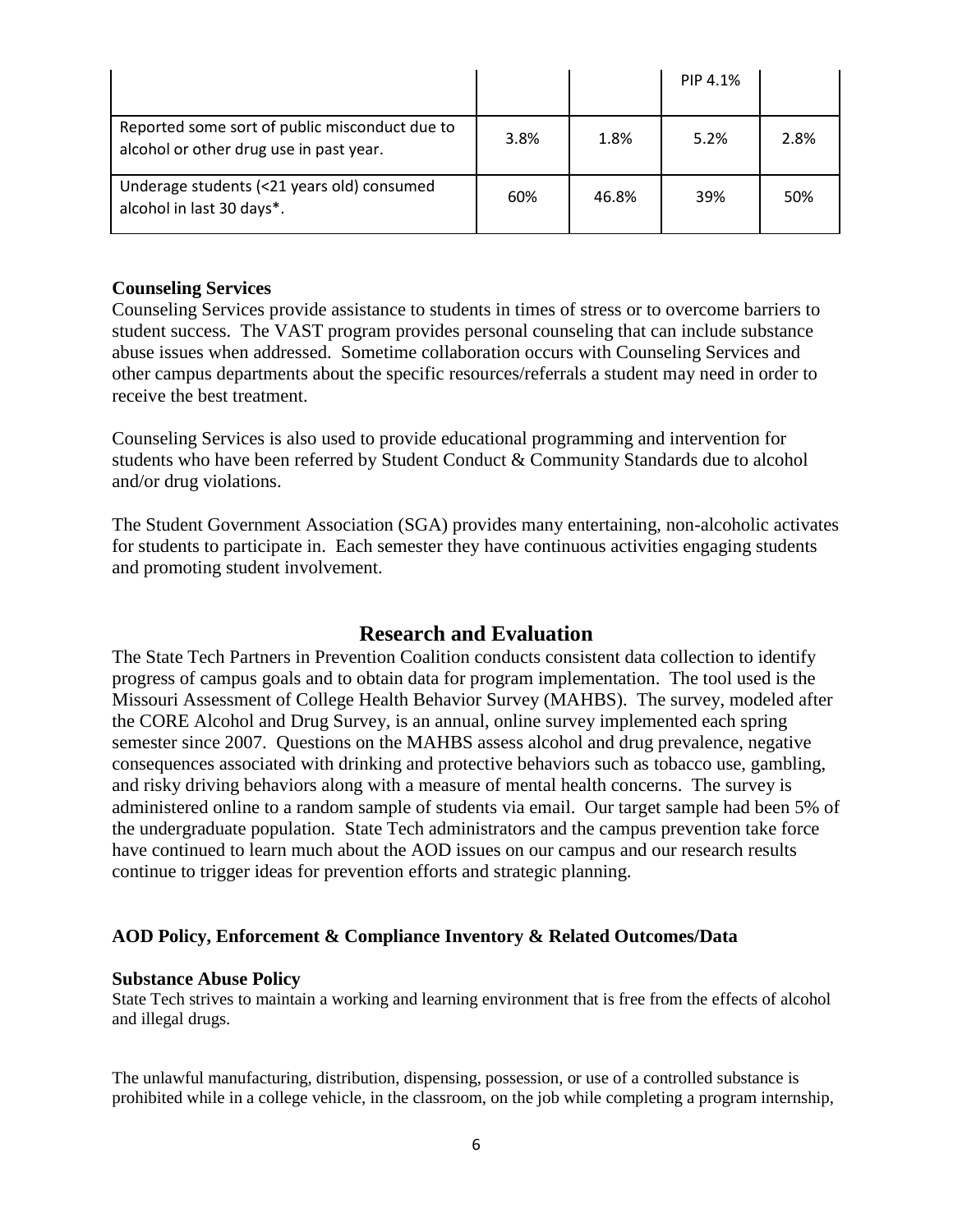as an employee of the college, on State Technical College of Missouri property (whether owned, leased, and/or operated by the college) or at school sponsored activities. The term "controlled substance" refers to any illegal substance, to the illegal use of alcohol, and/or to the illegal use of controlled prescription pharmaceutical products.

Students are not to possess or consume alcohol on campus, on any property owned or leased by the college, in or around any vehicle owned or leased by the college, or at a college sanctioned or sponsored activity anywhere or anytime.

Substance Abuse Violation Notice.

As a condition for admission to State Tech and continued enrollment every student shall:

- a. Abide by the terms of this substance abuse policy.
- b. Abide by the terms of all applicable state and federal regulations pertaining to drugs and alcohol while in a college vehicle, in the classroom, on the job while completing a program internship, as an employee of the college, on State Tech property (whether owned, leased and/or operated by the college) or at school sponsored activities.
- c. Sign a statement, as follows: "I certify that, as a condition for admission to State Technical College of Missouri, I will not engage in unlawful manufacture, distribution, dispensation, possession, or use of any controlled substance during the period of my enrollment at the college."

Penalties for Substance Abuse Violations. Violations of the State Tech substance abuse policy will result in appropriate disciplinary action (consistent with local, state, and federal law) according to established procedures. Permanent expulsion from school attendance, termination of employment, and/or referral for prosecution may be the consequence of infractions of this policy. Loss of eligibility for financial aid may also result.

Violations of the many state and federal laws governing controlled substances carry varying penalties. Under Missouri law, punishment for possession of controlled substances can range up to 15 years imprisonment, depending on the quantity and type of controlled substance. Punishment for manufacture or distribution of controlled substances can range up to 30 years or life imprisonment, depending on the quantity and type of controlled substance. These statutory ranges of punishment are increased for prior or persistent offenders. Punishment for violations of federal drug laws is set by the Federal Sentencing Guidelines, which establish ranges of punishment after consideration of a variety of sentencing factors. The Board of Regents' approved policies are filed in the President's Office.

Notice to Students Concerning Penalties for Drug Violations per HEOA section 488(g) section 485(k), effective date August 14, 2008. The Higher Education Opportunity Act (HEOA) under new subsection (k) of section 485 of the HEA requires institutions to provide to every student upon enrollment a separate, clear and conspicuous written notice with information on the penalties associated with drug-related offenses under existing section  $484(r)$  of the HEA. It also requires an institution to provide a timely notice to each student who has lost eligibility for any grant, loan, or work-study assistance. The Higher Education Opportunity Act requires a separate clear, and conspicuous written notice that notifies the student of the loss of eligibility and advises the student of the ways in which to regain eligibility under section  $484(r)(2)$ of the HEA.

**Regaining Eligibility after a Drug Conviction per HEOA sections 485(a)(7)(C) and (a)(9) HEA sections 484(r)(2)(B) and (t), effective date July 1, 2010**. The Higher Education Opportunity Act (HEOA) adds a new provision at section  $484(r)(2)(B)$  of the HEA that allows a student whose eligibility has been suspended due to a drug conviction to resume eligibility if the student successfully passes two unannounced drug tests conducted by a drug rehabilitation program that complies with criteria established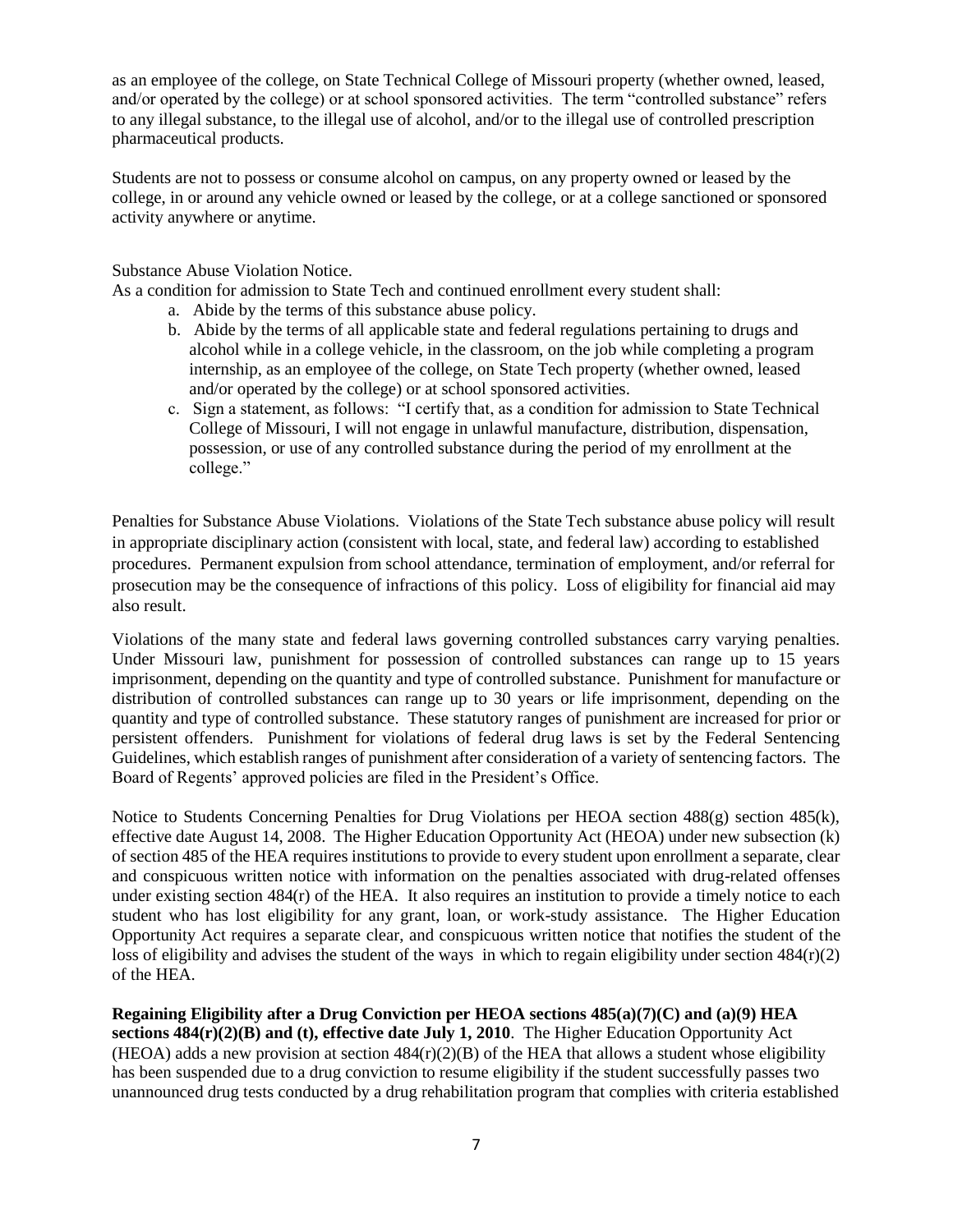by the Secretary. The HEOA adds a new section 484(t) of the HEA that now requires the Secretary, by August 14, 2009, to analyze data from the FAFSA for students denied Federal assistance based on a drug conviction while receiving Federal aid. The results from the analysis must be made available continuously on the Department's website and the Digest of Education Statistics. Each fiscal year, the results must also be provided to Congress.

#### **Dry Campus Policy**

#### **Alcohol**

Please be advised that State Technical College of Missouri is by law an alcohol free campus. Regardless of age – being over 21 or not – no student may possess, sell, trade, distribute, manufacture, or use alcohol on any property owned or leased by State Tech or at any activity sponsored by State Tech Alcohol may not be possessed or used in any vehicle owned or leased by State Tech.

The possession, sale, consumption, or furnishing of alcohol on the State Technical College of Missouri (State Tech) campus or Mexico campus is governed by the State Tech Alcohol Policy and Missouri state laws. Laws regarding the possession, sale, consumption or furnishing of alcohol are controlled by the Missouri Department of Alcohol and Beverage Control. However, the enforcement of alcohol laws on campus is the primary responsibility of the Associate Dean of Student Affairs. The State Tech campus has been designated "Alcohol Free", and under no circumstances is the consumption of alcohol permitted.

#### **Drug**

Please be advised that State Technical College of Missouri is by law a Drug-Free Campus. No student may possess, sell, trade, distribute, manufacture or use drugs on any property owned or lease by State Tech or at any activity sponsored by State Tech. Drugs may not be possessed or used in any vehicle owned or leased by State Tech.

#### **Student Code of Conduct**

Students enrolling at the College assume the obligation to conduct themselves in a manner compatible with the educational purposes of the College. If a student fails to do so and engages in behavior disruptive to the educational process, the College will institute appropriate disciplinary action, up to and including EXPULSION.

Specifically, students are expected to comply with federal, state, and county laws concerning activities prohibited generally and specifically on public school property and at College-sponsored functions. Among these illicit activities are civil disobedience, forgery, cheating, gambling, immoral conduct, libel, theft, use and sale of alcoholic beverages and narcotics. In addition to demonstrating honesty and integrity, students are expected to comply with all policies, regulations, and procedures of State Technical College of Missouri.

As long as a student is enrolled in the College he/she is a student 24 hours a day, seven days a week; whether on or off campus and is expected to comply with federal, state, and county laws. Infractions of the law and/or illicit activities will be dealt with by State Tech as-well-as by state and/or local authorities. The College has the right to impose its own sanctions and the student will be considered "not-in-goodstanding" until sanctions have been satisfied.

#### **Alcoholic Beverages – Campus Housing**

Please note, the policy is the same as our Substance Abuse Policy.

#### **Substance Abuse Policy – Campus Housing**

Please note, the policy is the same as our Substance Abuse Policy.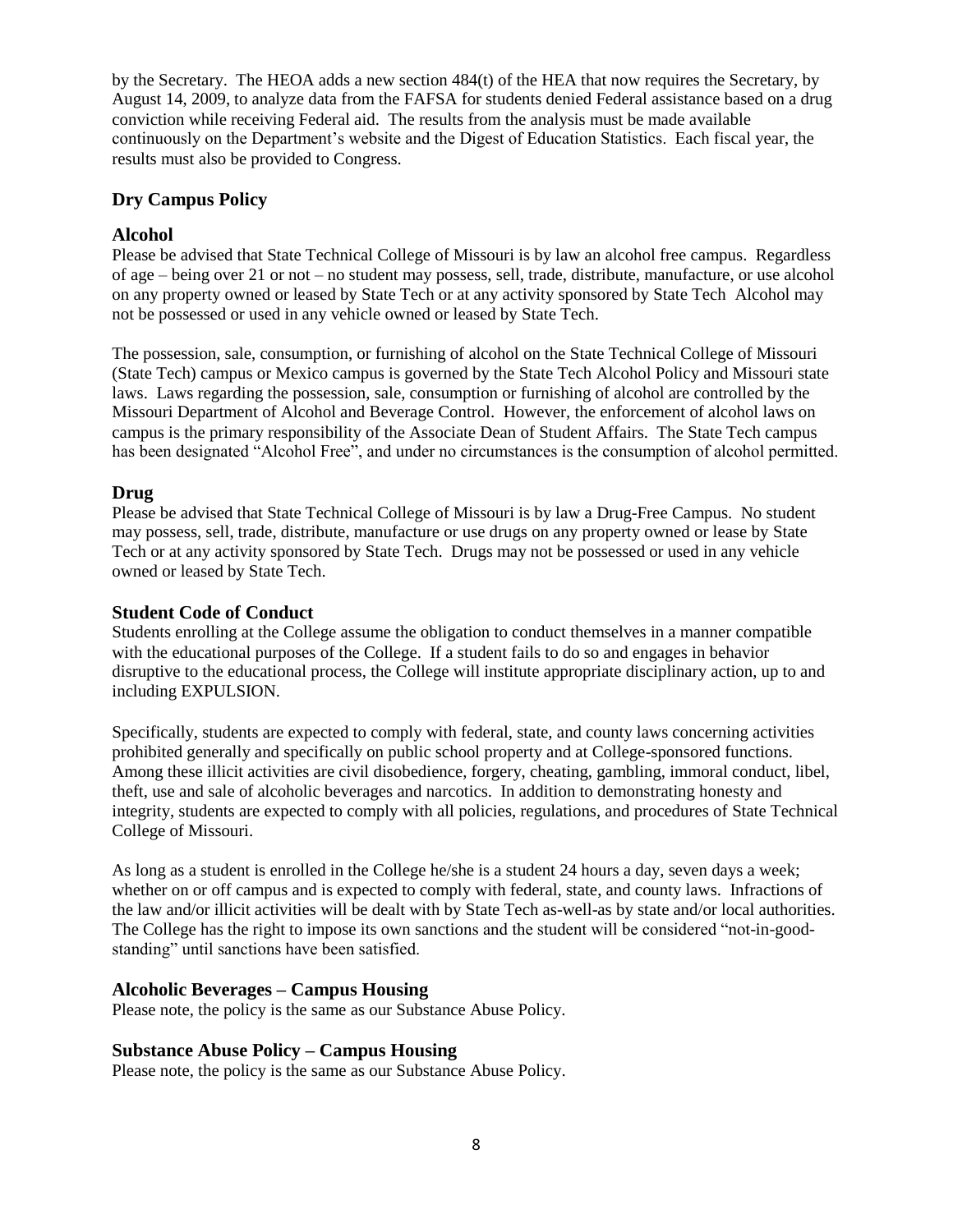#### **Smoke Free/Tobacco Free Campus**

Tobacco free campus is an ideal – not yet achieved. Use outdoors is permitted in designated smoking areas. Smoking including E-Cigarettes and other smoking devices (and the use of smokeless tobacco) is not permitted inside any building and/or vehicle owned, leased, and/or operated by the College. Note that the use of "spit cups" is not only rude and unsanitary, but is also not permitted inside any building and/or vehicle owned, leased, and/or operated by the College. Follow College regulations, and appropriately discard cigarette butts and spit cups in trash containers outside. Not on floors, sidewalks, grass, or parking areas.

#### **Other Drug Testing Policy**

#### **Drug/Alcohol Screening Procedures ("For Cause" basis)**

State Technical College of Missouri reserves the right to remove a student from campus for suspicion of substance use or abuse (including alcohol). An incident report will be completed by both the reporter and the student. The student will be asked to consent to a "for cause" drug test at a vendor site identified by the college at the student's expense. Given the issue of safety and impairment, all reasonable attempts shall be made to contact someone to provide transportation to assist the student in safe exit from the campus. It is State Technical College of Missouri's intent to complete testing on the same day as the suspected drug or alcohol use/abuse was identified. In all instances of "for cause" testing, written documentation of the student's behavior(s) by a faculty/staff member, will be provided, and a referral made to the Associate Dean of Student Affairs for action in accordance with the college student code of conduct guidelines. Failure to comply with drug and/or alcohol screening procedures "for cause" will result in the student's immediate summary suspension from State Technical College of Missouri.

#### **Alcohol/Drug Use in the Classroom Policy**

Please note, the policy is the same as the Dry Campus Policy

#### **Oversees Administration of Policy**

Richard Pemberton, Associate Dean of Student Affairs Jenny Jacobs, Administration & Finance

#### **Oversees Monitoring of Policy**

Richard Pemberton, Associate Dean of Student Affairs Jenny Jacobs, Administration & Finance

#### **Oversees Discipline/sanctioning/Adjudication of Policy**

Richard Pemberton, Associate Dean of Student Affairs

**Relationship with off-campus Law Enforcement/Security Forces and Jurisdiction** Memorandum of Understanding with Local Sheriff's Office is located in appendices.

**Description of other who may provide monitoring of alcohol and other drug policies** Zach Kuscik, Resident Manager Resident Assistants

#### **AOD Comprehensive Program/Intervention Inventory**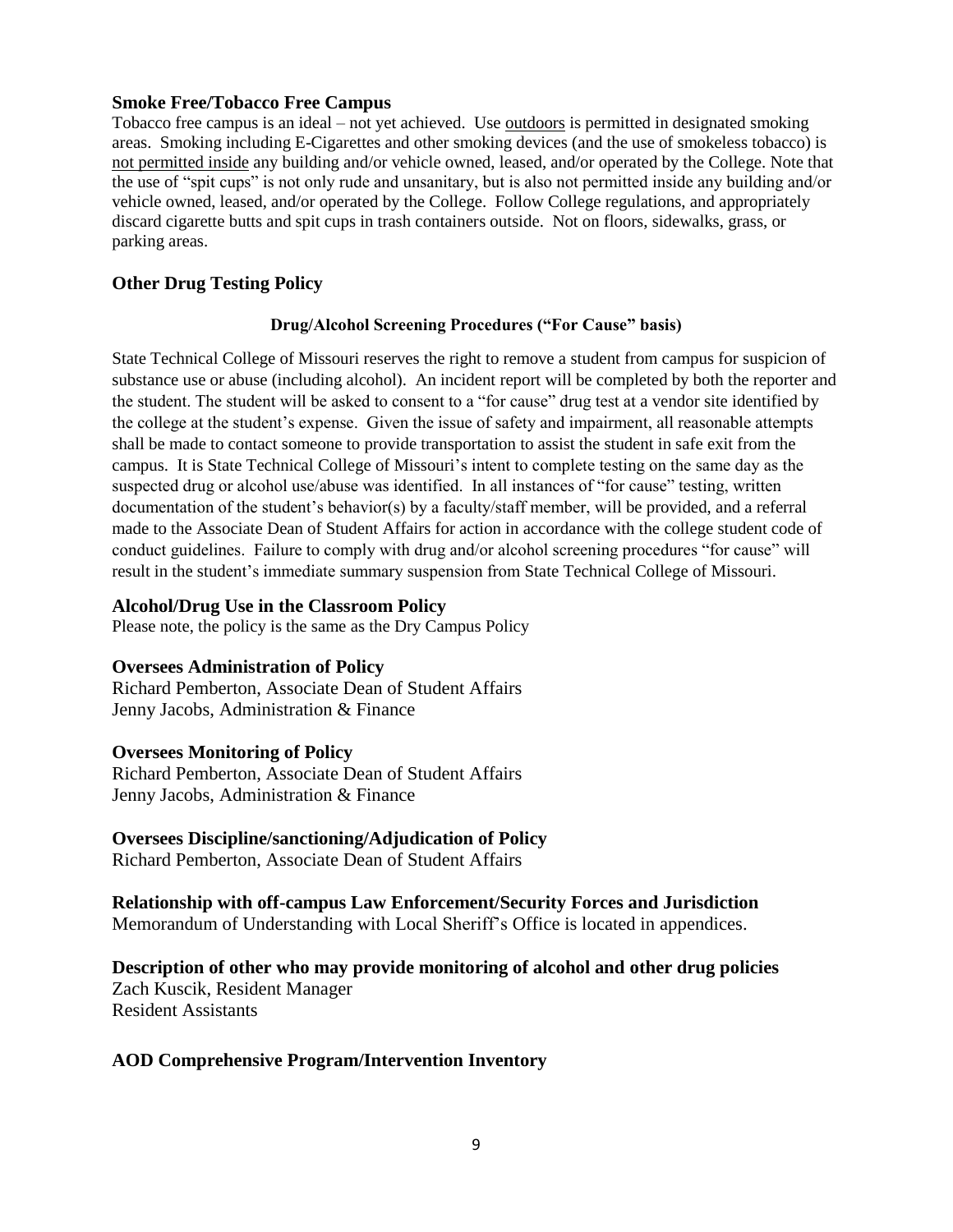## **SMART (State of Missouri Alcohol Responsibility Training)**

The University of Missouri WRC created a free, online server training program that has been offered to over 2800 establishments in the State of Missouri that sell alcohol for on premise drinking in 21 cities. Since December 1, 2004 when SMART went online, over 208 establishments have signed on with the program and over 3698 servers have been enrolled. The educational portion of the program has two main topics; how to avoid serving to minors and how to not serve an already intoxicated customer. State laws on these subjects are listed, as well as graphics covering fake and acceptable ID's and many other topics. Once servers cover the training they have to pass two online tests with 100% correct. If they do not, they can retake either test as often and whenever they choose, but the program will create different questions on the test. Once an establishment has 80% of their servers trained, they can receive a certificate of completion by the University of Missouri WRC. SMART is funded through a grant from the Missouri Division of Highway Safety.

## **Project CHEERS to the Designated Driver**

Project CHEERS to the Designated Driver is a grant-funded program from the Missouri Division of Highway Safety Division. Project CHEERS has been in existence under this sponsorship for over eighteen years. Establishments throughout the state of Missouri are asked to adopt the program by offering free sodas to those who acknowledge themselves as the designated driver in a group of two or more. Incentives for establishment owners are that the program provides the cups for them to serve the sodas, free publicity of the establishment as a CHEERS participant and other promotional items such as napkins, pens, notepads, highlighters, key chains and coasters.

#### **Partners in Prevention: A Coalition of Public Institutions of Higher Education in Missouri**

A statewide coalition called Partners in Prevention (PIP) composed of the 21 public and private college and university campuses in Missouri and relevant state agencies (the Missouri Division of Alcohol and Other Drug Abuse, Missouri Division of Alcohol and Tobacco Control and the Missouri Department of Transportation's Highway Safety Division). The purpose of PIP is to collaboratively develop strategies for reducing and preventing high-risk drinking among Missouri's college students. The coalition encourages and nurtures collaboration among the colleges and state agencies and creates partnerships that will result in systemic change in the environment. PIP provides a communication network and on-going training opportunities through monthly meeting/in-services, a state conference, a drive-in workshop, a quarterly newsletter and web resources. In addition, they are providing resources that the campuses can access in order to create ongoing, creative, and effective prevention efforts including a statewide social norming campaign. They have created social norming posters and ads for campuses throughout the coalition. Over 100 people attended from all over the state.

#### **21st Birthday eCards**

State Technical College of Missouri, with PIP assistance has created an animated 21<sup>st</sup> Birthday ecard that is emailed to every State Tech student the month they turn 21. The ecard is creative and has information about alcohol poisoning, BAC, how to have a safe 21<sup>st</sup> birthday party, etc.

#### **Drive Safe, Drive Smart**

State Technical College of Missouri in conjunction with PIP created a comprehensive program for State Tech called *The Drive Safe Drive Smart*. The campaign involved information on distracted driving, drowsy driving, drinking and driving, aggressive driving, seat belt use and crash safety. We had posters, pens, key chains, crash safety flyers, tire gauges, thumb rings, cups, and t-shirts.

#### **Social Norming**

State Technical College of Missouri implements a comprehensive social norming effort throughout the year that focuses on the protective factors and the good choices our students are making in regards to alcohol consumption, tobacco, driving safety, **suicide prevention**, etc.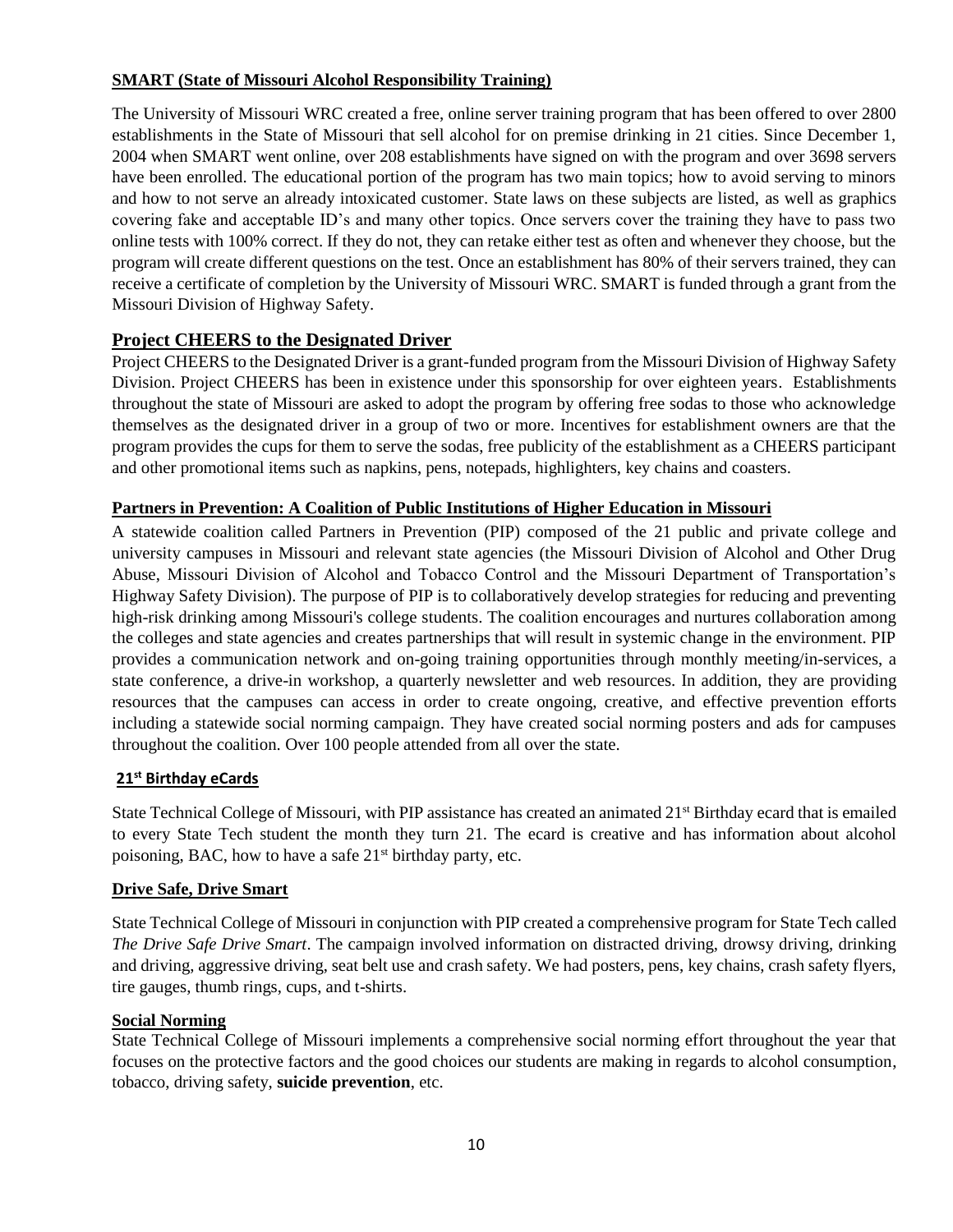State Technical College of Missouri created monthly social norming ads on monitors across campus, and flyers on bulletin boards. Other social norming promotional items included t-shirts distributed at major prevention events, key chains, cups, and mouse pads for all of the computer labs on campus.

# **Ask. Listen. Refer (ALR)**

The ALR Training program is an online training, designed for students, faculty, staff and parents at colleges in Missouri. The program currently serves over 30 campuses in Missouri and several campuses outside of the state of Missouri. Sites are customized to each campus and include individual logins for participants. During the 20 minute training program, participants learn about signs and symptoms of suicidal behavior, common myths about suicide, how to ask if someone is considering suicide, and how to refer someone that needs help. Participants are given a pre- and post-test and have the opportunity to take follow-up surveys at 3, 6 and 12 months to assess the overall use of the program.

## **Question. Persuade. Refer (QPR)**

QPR Suicide Triage Training is designed for anyone wishing to learn how to conduct a first level suicide risk assessment and to establish a collaborative crisis management and personal safety plan for someone considering suicide. This training is a 'best practice" approach for how to engage with a suicidal person, determine immediate risk of a suicide attempt, and how reduce risk factors while enhancing protective factors to bring about a life-affirming outcome to a crisis is designed for crisis line workers, clergy, school counselors, resident advisors, and all first responders.

## **Step UP!**

Step Up! is a prosocial behavior and bystander intervention program that educates students to be proactive in helping others.

#### **Valuing & Assisting Students for Tomorrow (VAST)**

The VAST (Valuing & Assisting Students for Tomorrow) Program is a counseling and referral service staffed by a team of licensed mental health professionals, and is designed to help you with your personal, job or family problems. It is free, voluntary and confidential.

# **RAVE Mobile Safety**

#### **RAVE Alert**

- Branded opt-in portal Students, faculty, and staff can opt-in to your emergency alert system with preferences you define.
- Integrate with existing lists from SIS systems and other directories.
- Define message targets Geographically target alert recipients, referencing citizen opt-in data or pre-loaded contact information.
- Internal group/list management notifications Separate your management and operations into distinct notification groups.
- Automated conference bridge calling Quickly assemble your team with a one click message for the quickest emergency response possible.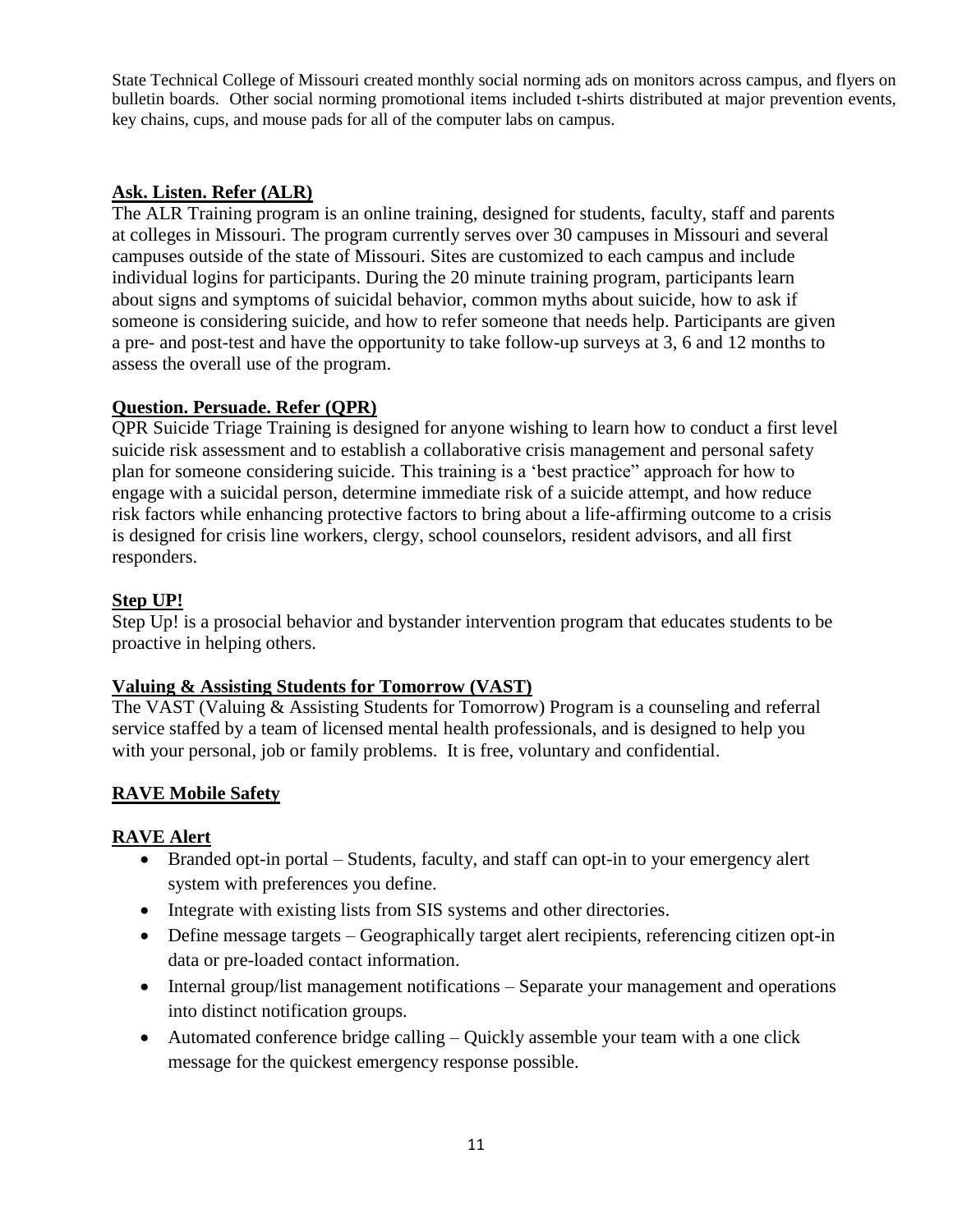- Pre-emergency planning Identify and create at-risk groups and individuals.
- Helpful alert templates and best practice documents assist with communications and emergency response planning.
- Unlimited preset templates Tailored for specific emergency types.
- SnapSend Send pre-configured emergency alerts with a simple three-click process.
- Delivery rates Industry leading capacity ensures your entire population is notified in minutes, no matter how big or small.
- Send from anywhere Cloud-based technology lets you send emergency alerts from internet connected devices.
- Reporting We provide a robust suite of reporting tools. Detailed "by recipient" reports show date/time, delivery methods, destination phone number and email, success/failure, calls connected, unconnected, busy, or operator intercepts.

# **RAVE Panic Button**

Rave Panic Button provides a critical link between the communications center, school resource officers, school administrators and responders. It will save response time, give better situational awareness and enable First Responders to act more precisely and effectively when on scene.

- Provides direct connection between 9-1-1, responders, and the caller by leveraging existing 9-1-1 infrastructure.
- Delivers critical data such as detailed caller location, floor plans, emergency exit locations, emergency contacts, and key procedures.
- Provides an easy, scalable method for maintenance of facility/site emergency response information.
- Automatically notifies designated on-site personnel (e.g. principal, security officer, maintenance, supervisors) via text message of the Rave Panic Button activation and when the call is answered at 9-1-1.
- Enables immediate, secure collaboration between responders and on-site personnel.
- As a smart phone app, Rave Panic Button is available wherever a user is on a facility.
- Reduces malicious activations common with hardwired panic buttons.
- Extremely cost effective, leveraging existing mobile devices and 9-1-1 network.
- Rapid installation with no required on-site hardware or software. Easy setup and user training including temporary site personnel.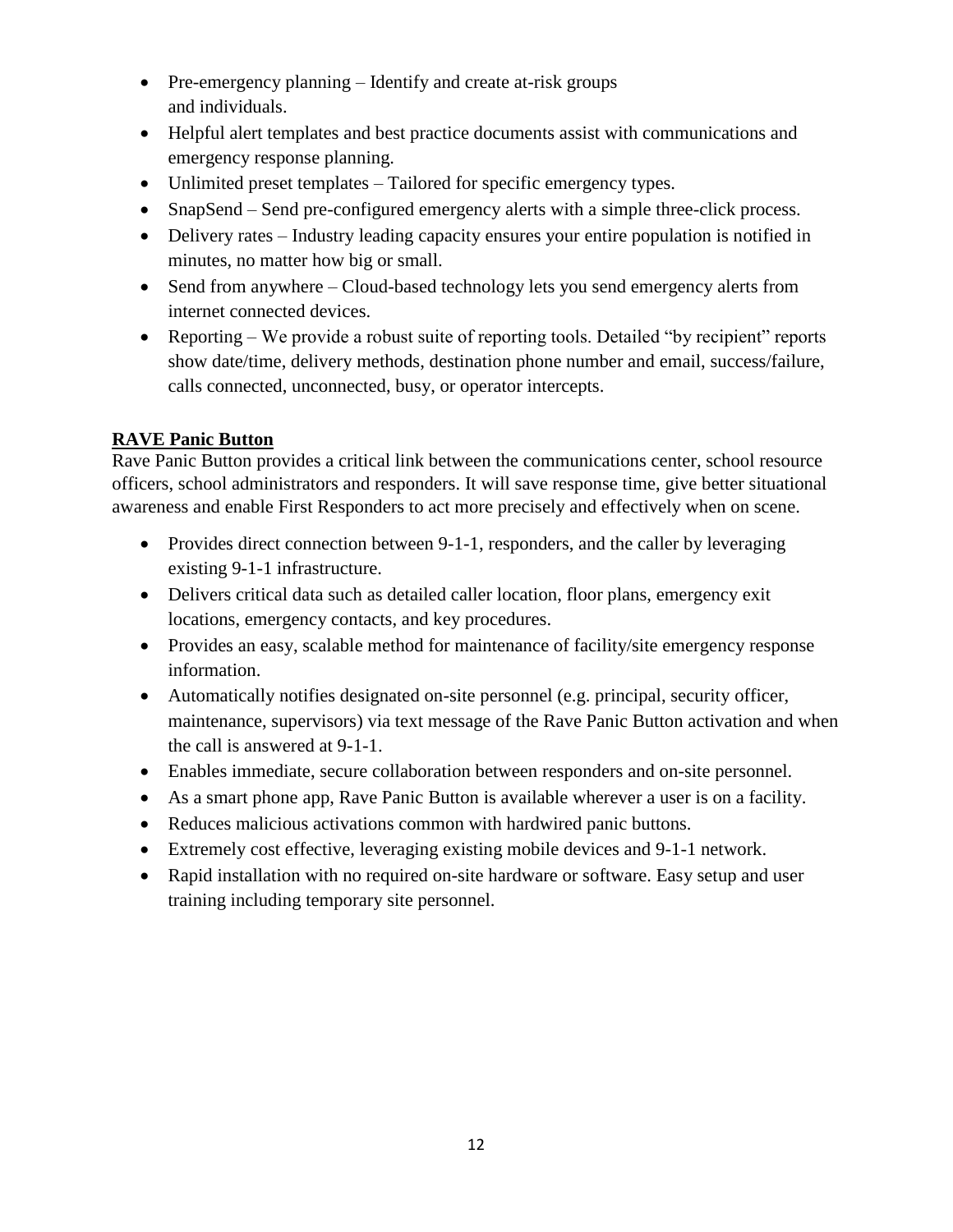| Name of<br>Program                             | <b>Date</b>                | Person(s)<br>responsible                               | <b>Number</b> of<br>persons<br>served | Audience<br>(please<br>select one) | <b>Description of program</b><br>(100 word limit)                                                             | <b>Type of</b><br>Program<br>(please<br>select one) |
|------------------------------------------------|----------------------------|--------------------------------------------------------|---------------------------------------|------------------------------------|---------------------------------------------------------------------------------------------------------------|-----------------------------------------------------|
| Biennial<br>Tracking<br>(Happens each<br>week) | Ongoing                    | Jason<br>Hoffmeyer/Becca<br>Mehmert/Lindsey<br>Shanks  | Clery Team                            | students,<br>staff, faculty        | Tracking of actitivties of<br>Prevention/Education                                                            |                                                     |
| 21st Birthday<br>ecard                         | 5/4/2015                   | Jason Hoffmeyer                                        | $20+$                                 | students                           | 21st Birthday Ecards<br>with Alcohol Awareness<br>& Education Information<br>& Hosting a Party<br>information | Prevention/<br>Education                            |
| Coalition<br>Meeting                           | 5/5/2015                   | Jason<br>Hoffmeyer/Becca<br>Mehmert/Lindsey<br>Shanks  | Coalition                             | students,<br>staff, faculty        | <b>Monthly Coalition</b><br>Meeting                                                                           | Prevention/<br>Education                            |
| 21st Birthday<br>ecard                         | 6/1/2015                   | Jason Hoffmeyer                                        | $20+$                                 | students                           | 21st Birthday Ecards<br>with Alcohol Awareness<br>& Education Information<br>& Hosting a Party<br>information | Prevention/<br>Education                            |
| Coalition<br>Meeting                           | 6/2/2015                   | Jason<br>Hoffmeyer/Becca<br>Mehmert/Lindsey<br>Shanks  | Coalition                             | students,<br>staff, faculty        | <b>Monthly Coalition</b><br>Meeting                                                                           | Prevention/<br>Education                            |
| <b>PIP Meeting</b>                             | 6/5/2015                   | Jason<br>Hoffmeyer/Becca<br>Mehmert                    | 2                                     | staff                              | PIP meeting in Columbia                                                                                       | Prevention/<br>Education                            |
| Landlord<br>Meeting                            | 6/23/2015                  | Jason<br>Hoffmeyer/Becca<br>Mehmert                    | Landlords                             | students,<br>staff                 | Meeting with Landlords<br>to discuss options of<br>paperwork we can give<br>them from PIP                     | Prevention /<br>Education                           |
| Compete and<br><b>Eat Meeting</b>              | 6/29/2015                  | Jason<br>Hoffmeyer/Becca<br>Mehmert                    | Compete<br>and Eat<br>group           | students                           | Discuss options for<br>Compete and Eat                                                                        | Safety<br>Education                                 |
| 21st Birthday<br>ecard                         | 7/1/2015                   | Jason Hoffmeyer                                        | $20+$                                 | students                           | 21st Birthday Ecards<br>with Alcohol Awareness<br>& Education Information<br>& Hosting a Party<br>information | Prevention /<br>Education                           |
| Coalition<br>Meeting                           | 7/7/2015                   | Jason Hoffmeyer/<br>Becca<br>Mehmert/Lindsey<br>Shanks | Coalition                             | students,<br>staff, faculty        | <b>Monthly Coalition</b><br>Meeting                                                                           | Prevention/<br>Education                            |
| Clery Act<br>Training                          | $7/27/2015$ -<br>7/28/2015 | Becca Mehmert                                          | $\mathbf{1}$                          | students,<br>staff, faculty        | Clery Act training to be in<br>compliance with the Clery<br>Act                                               | Prevention/<br>Education                            |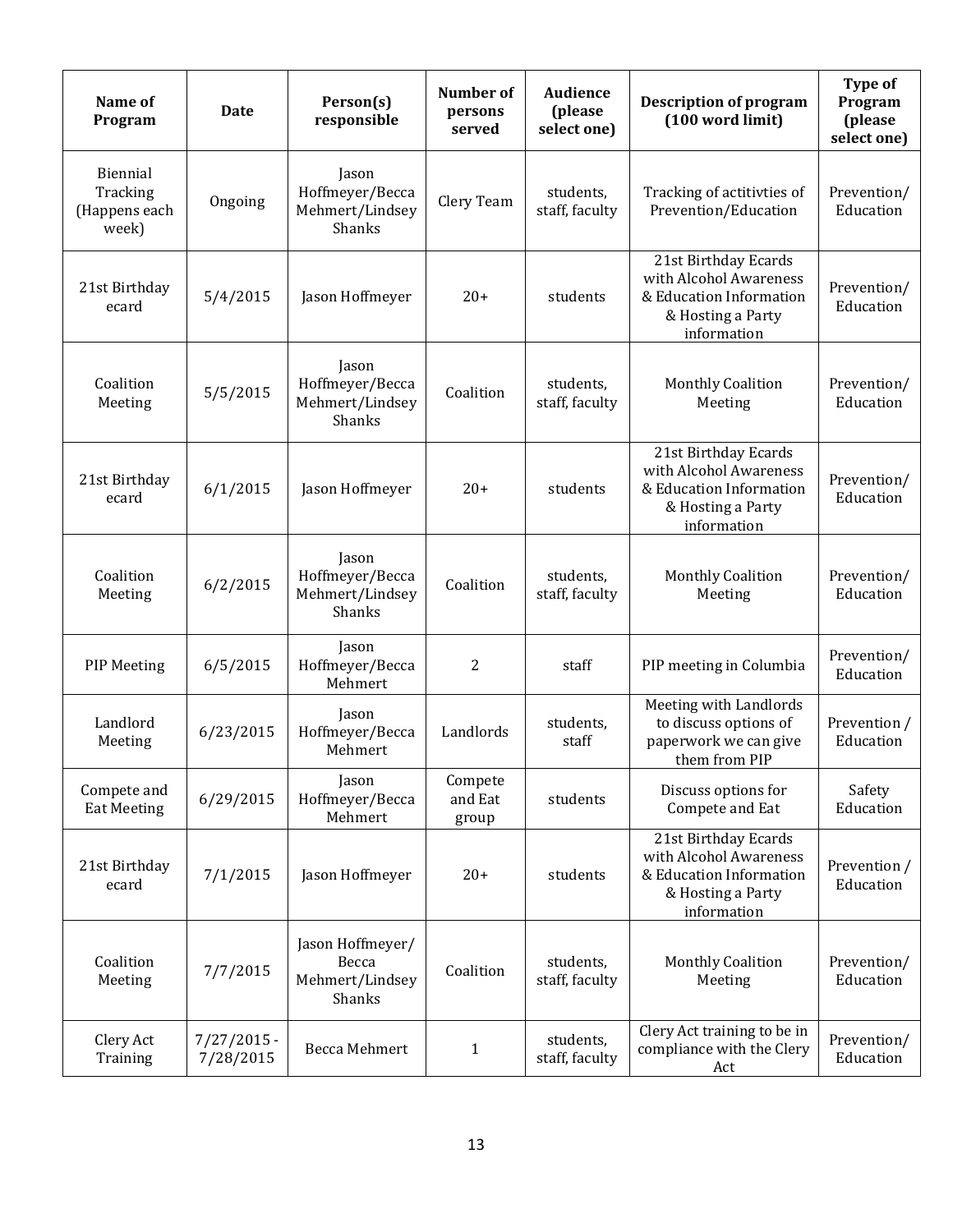| 21st Birthday<br>ecard           | 8/1/2015   | Jason Hoffmeyer                                        | $20+$          | students                    | 21st Birthday Ecards<br>with Alcohol Awareness<br>& Education Information<br>& Hosting a Party<br>information                                        | Prevention /<br>Education |
|----------------------------------|------------|--------------------------------------------------------|----------------|-----------------------------|------------------------------------------------------------------------------------------------------------------------------------------------------|---------------------------|
| RA training                      | 8/18/2015  | <b>Becca Mehmert</b>                                   | $10+$          | students                    |                                                                                                                                                      |                           |
| 21st Birthday<br>ecard           | 9/1/2015   | Jason Hoffmeyer                                        | $20+$          | students                    | 21st Birthday Ecards<br>with Alcohol Awareness<br>& Education Information<br>& Hosting a Party<br>information                                        | Prevention /<br>Education |
| Coalition<br>Meeting             | 9/1/2015   | Jason<br>Hoffmeyer/Becca<br>Mehmert                    | Coalition      | students,<br>staff, faculty | <b>Monthly Coalition</b><br>Meeting                                                                                                                  | Prevention /<br>Education |
| 21st Birthday<br>ecard           | 10/1/2015  | Jason Hoffmeyer                                        | $20+$          | students                    | 21st Birthday Ecards<br>with Alcohol Awareness<br>& Education Information<br>& Hosting a Party<br>information                                        | Prevention /<br>Education |
| <b>PIP</b> Meeting               | 10/2/2015  | Jason<br>Hoffmeyer/Becca<br>Mehmert                    | $\overline{2}$ | staff                       | PIP meeting in Columbia                                                                                                                              | Prevention /<br>Education |
| Coalition<br>Meeting             | 10/6/2015  | Jason<br>Hoffmeyer/Becca<br>Mehmert                    | Coalition      | students,<br>staff, faculty | <b>Monthly Coalition</b><br>Meeting                                                                                                                  | Prevention /<br>Education |
| Smoking<br>Cessation<br>Training | 10/30/2015 | Jason<br>Hoffmeyer/Becca<br>Mehmert                    | 5              | staff                       | <b>Smoking Cessation</b><br>training allowed several<br>people on campus the<br>ability to hand out free<br>stop smoking information<br>and products | Safety<br>Education       |
| 21st Birthday<br>ecard           | 11/1/2015  | Jason Hoffmeyer                                        | $20+$          | students                    | 21st Birthday Ecards<br>with Alcohol Awareness<br>& Education Information<br>& Hosting a Party<br>information                                        | Prevention /<br>Education |
| Coalition<br>Meeting             | 11/3/2015  | Jason Hoffmeyer/<br>Becca<br>Mehmert/Lindsey<br>Shanks | Coalition      | students,<br>staff, faculty | <b>Monthly Coalition</b><br>Meeting                                                                                                                  | Prevention /<br>Education |
| <b>PIP Meeting</b>               | 11/6/2015  | Jason Hoffmeyer/<br><b>Becca Mehmert</b>               | 2              | staff                       | PIP meeting in Columbia                                                                                                                              | Prevention /<br>Education |
| Coalition<br>Meeting             | 12/1/2015  | Jason Hoffmeyer/<br>Becca<br>Mehmert/Lindsey<br>Shanks | Coalition      | students,<br>staff, faculty | <b>Monthly Coalition</b><br>Meeting                                                                                                                  | Prevention /<br>Education |
| 21st Birthday<br>ecard           | 12/1/2015  | Jason Hoffmeyer                                        | $20+$          | students                    | 21st Birthday Ecards<br>with Alcohol Awareness<br>& Education Information<br>& Hosting a Party<br>information                                        | Prevention /<br>Education |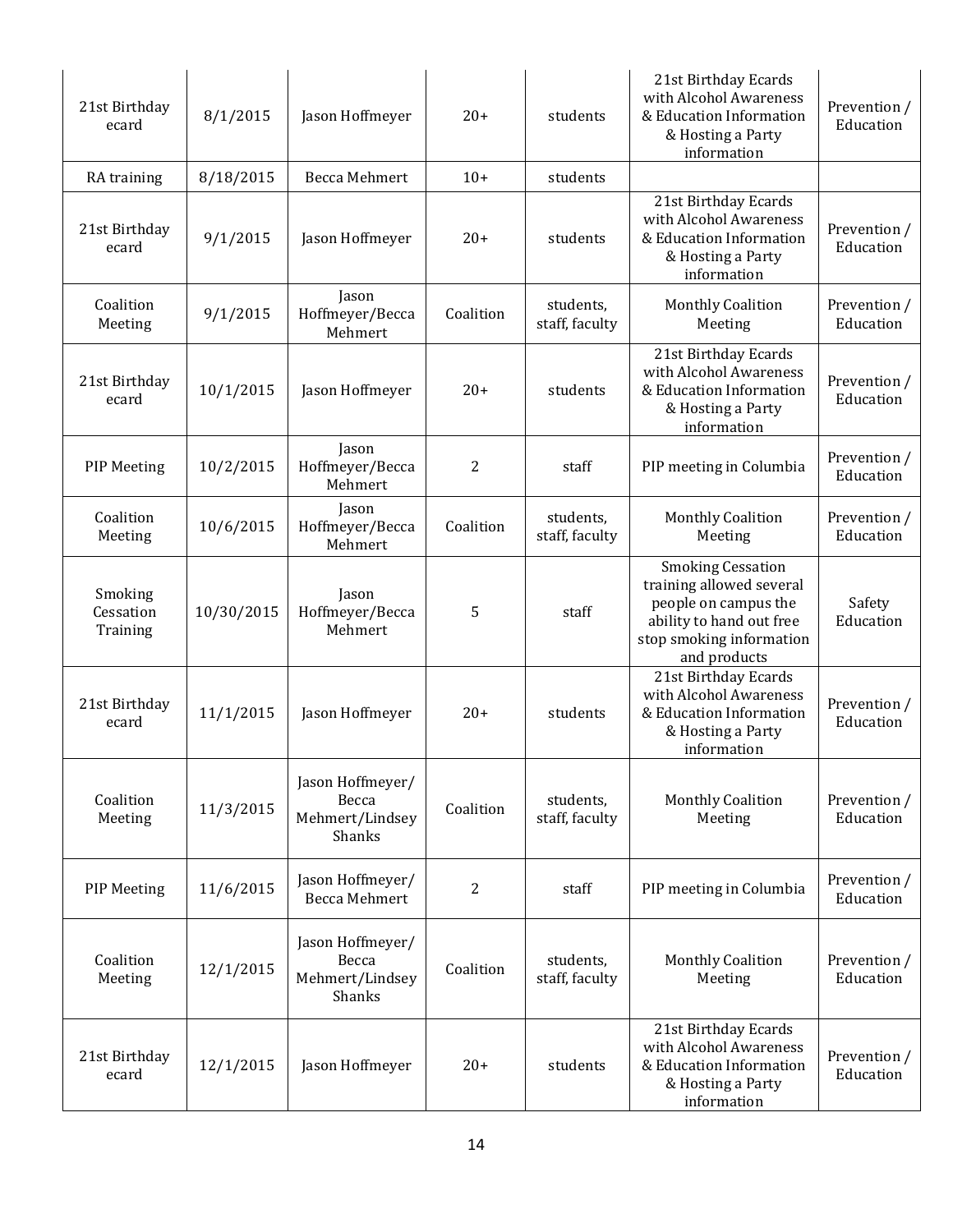| <b>PIP Meeting</b>                                        | 12/4/2015  | Jason<br>Hoffmeyer/Becca<br>Mehmert | 2              | staff    | PIP meeting in Columbia                                                                                       | Prevention /<br>Education |
|-----------------------------------------------------------|------------|-------------------------------------|----------------|----------|---------------------------------------------------------------------------------------------------------------|---------------------------|
| <b>START</b><br>Implementation<br>Meeting                 | 12/14/2015 | Jason<br>Hoffmeyer/Becca<br>Mehmert | $\overline{c}$ | staff    | Meeting to discuss the<br>START program<br>implementation                                                     | Prevention /<br>Education |
| <b>Osage County</b><br>Anti-Drug<br>Coalition<br>Meeting  | 12/15/2015 | Becca Mehmert                       | $\mathbf{1}$   | staff    | Meeting to get involved<br>with what is going on<br>with the OC Anti-Drug<br>Coalition                        | Prevention /<br>Education |
| <b>Osage County</b><br>Anti-Drug<br>Coalition<br>Meeting  | 1/5/2015   | Becca Mehmert                       | $\mathbf{1}$   | staff    | Meeting with the Osage<br>County Anti-Drug<br>Coalition                                                       | Prevention /<br>Education |
| 21st Birthday<br>ecard                                    | 1/5/2016   | Jason Hoffmeyer                     | $20+$          | Students | 21st Birthday Ecards<br>with Alcohol Awareness<br>& Education Information<br>& Hosting a Party<br>information | Prevention /<br>Education |
| 21st Birthday<br>ecard                                    | 2/1/2016   | Jason Hoffmeyer                     | $20+$          | Students | 21st Birthday Ecards<br>with Alcohol Awareness<br>& Education Information<br>& Hosting a Party<br>information | Prevention /<br>Education |
| <b>Osage County</b><br>Anti-Drug<br>Coalition<br>Meetin g | 2/8/2016   | Becca Merhmert                      | $\mathbf{1}$   | staff    | Meeting with the Osage<br>County Anti-Drug<br>Coalition                                                       | Prevention /<br>Education |
| 21st Birthday<br>ecard                                    | 3/1/2016   | Jason Hoffmeyer                     | $20+$          | Students | 21st Birthday Ecards<br>with Alcohol Awareness<br>& Education Information<br>& Hosting a Party<br>information | Prevention /<br>Education |
| 21st Birthday<br>ecard                                    | 4/1/2016   | Jason Hoffmeyer                     | $20+$          | Students | 21st Birthday Ecards<br>with Alcohol Awareness<br>& Education Information<br>& Hosting a Party<br>information | Prevention /<br>Education |
| Meeting of the<br>Minds                                   | 4/7/2016   | Jason Hoffmeyer                     | $\mathbf{1}$   | Staff    | Training                                                                                                      | Training                  |
| Meeting of the<br>Minds                                   | 4/8/2016   | Jason Hoffmeyer                     | $\mathbf{1}$   | Staff    | Training                                                                                                      | Training                  |
| <b>Review Meeting</b><br>of the Minds<br>Conference       | 4/21/2016  | Jason<br>Hoffmeyer/Becca<br>Mehmert | Clery Team     | staff    | Review Meeting of the<br>Minds Conference to see<br>if we can do anything<br>different                        | Prevention /<br>Education |
| 21st Birthday<br>ecard                                    | 5/2/2016   | Jason Hoffmeyer                     | $20+$          | Students | 21st Birthday Ecards<br>with Alcohol Awareness<br>& Education Information<br>& Hosting a Party<br>information | Prevention /<br>Education |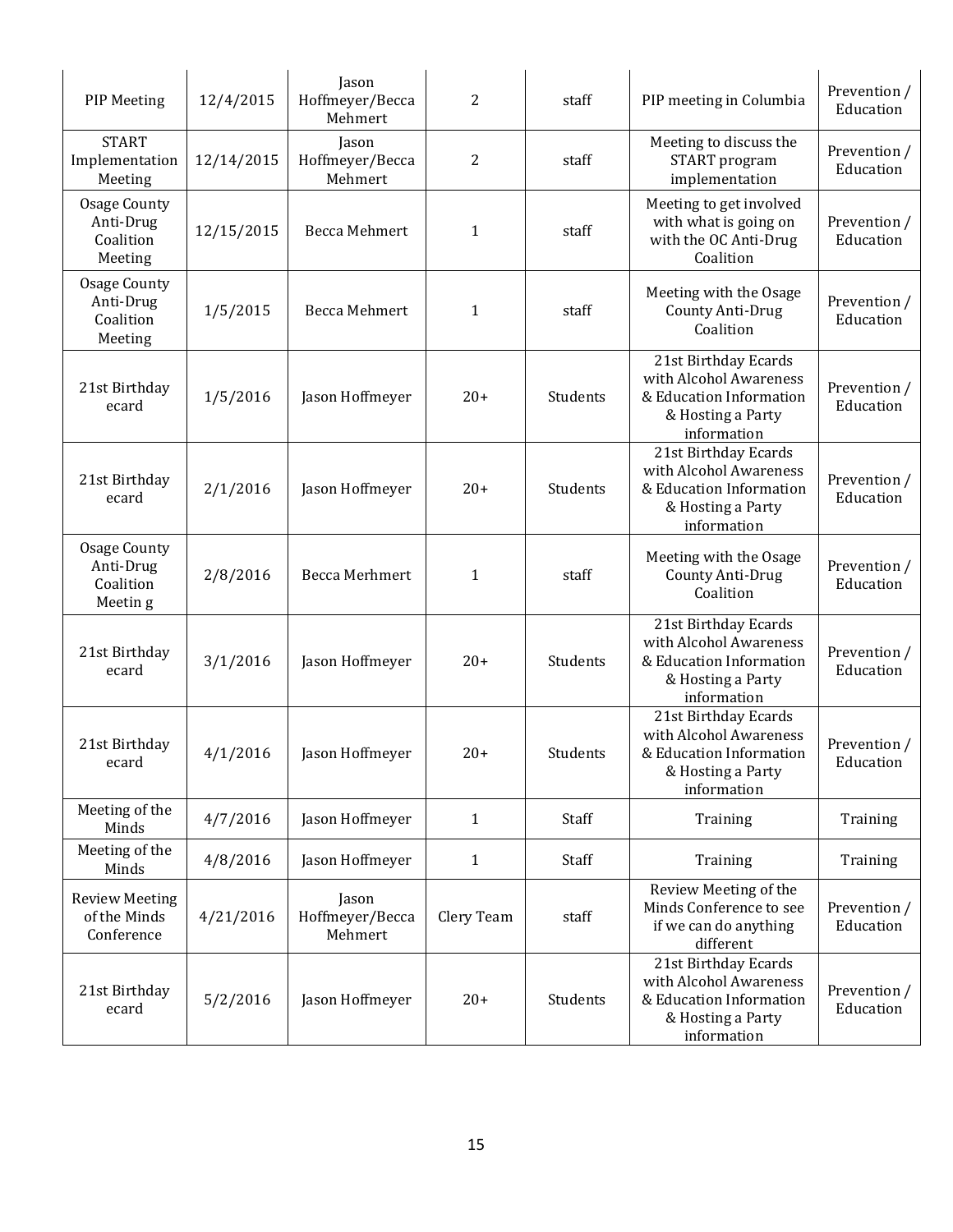| 21st Birthday<br>ecard         | 6/1/2016  | Jason Hoffmeyer/<br>Alex Dieffenbach     | $20+$                  | Students                                     | 21st Birthday Ecards<br>with Alcohol Awareness<br>& Education Information<br>& Hosting a Party<br>information | Prevention /<br>Education |
|--------------------------------|-----------|------------------------------------------|------------------------|----------------------------------------------|---------------------------------------------------------------------------------------------------------------|---------------------------|
| Step Up<br>Training            | 6/6/2016  | Jason<br>Hoffmeyer/Becca<br>Mehmert      | Clery Team             | Staff                                        | Relationship Violence<br>Awareness                                                                            | Prevention /<br>Education |
| Coalition<br>Meeting           | 6/7/2016  | <b>Coalition Team</b>                    | Coalition<br>Team      | Students,<br>Staff,<br>Faculty,<br>Community | <b>Coalition Meeting</b>                                                                                      | Prevention /<br>Education |
| Clery Webinar                  | 6/22/2016 | Jason<br>Hoffmeyer/Becca<br>Mehmert      | 2                      | Staff                                        | Clery Compliance<br>Webinar                                                                                   | Complaince                |
| 21st Birthday<br>ecard         | 7/1/2016  | Jason Hoffmeyer                          | Student<br>Body        | Students                                     | 21st Birthday Ecards<br>with Alcohol Awareness<br>& Education Information<br>& Hosting a Party<br>information | Prevention /<br>Education |
| Coalition<br>Meeting           | 7/5/2016  | <b>Coalition Team</b>                    | Coalition<br>Team      | Students,<br>Staff,<br>Faculty,<br>Community | <b>Coalition Meeting</b>                                                                                      | Prevention /<br>Education |
| 21st Birthday<br>ecard         | 8/1/2016  | Jason Hoffmeyer                          | Student<br>Body        | Students                                     | 21st Birthday Ecards<br>with Alcohol Awareness<br>& Education Information<br>& Hosting a Party<br>information | Prevention /<br>Education |
| Coalition<br>Meeting           | 8/2/2016  | <b>Coalition Team</b>                    | Coalition<br>Team      | Students,<br>Staff,<br>Faculty,<br>Community | <b>Coalition Meeting</b>                                                                                      | Prevention /<br>Education |
| <b>PIP Coalition</b><br>Summit | 8/5/2016  | Becca Mehmert                            | $\mathbf{1}$           | Staff                                        | Intersections between<br>Alcohol and Violence                                                                 | Prevention /<br>Education |
| Compete & Eat<br>Meeting       | 8/19/2016 | Jason Hoffmeyer/<br><b>Becca Mehmert</b> | 2                      | Staff                                        | Discuss Compete and Eat                                                                                       | Prevention /<br>Education |
| Step Up<br>Training            | 8/23/2016 | Becca Mehmert                            | 2nd year<br><b>DDT</b> | Students                                     | Step Up Training                                                                                              | Prevention /<br>Education |
| Step Up<br>Training            | 8/23/2016 | Becca Mehmert                            | ACT and<br><b>EDS</b>  | Students                                     | Step Up Training                                                                                              | Prevention /<br>Education |
| Step Up<br>Training            | 8/23/2016 | Becca Mehmert                            | IEL and CTG            | Students                                     | Step Up Training                                                                                              | Prevention /<br>Education |
| Step Up<br>Training            | 8/23/2016 | <b>Becca Mehmert</b>                     | IEL and CTG            | Students                                     | Step Up Training                                                                                              | Prevention /<br>Education |
| 21st Birthday<br>ecard         | 9/1/2016  | Jason Hoffmeyer                          | Student<br>Body        | Students                                     | 21st Birthday Ecards<br>with Alcohol Awareness<br>& Education Information<br>& Hosting a Party<br>information | Prevention /<br>Education |
| Compete & Eat<br>Event         | 9/7/2016  | Jason<br>Hoffmeyer/Becca<br>Mehmert      | Student<br><b>Body</b> | Students                                     | <b>Promoting Suicide</b><br><b>Prevention Week</b>                                                            | Prevention /<br>Education |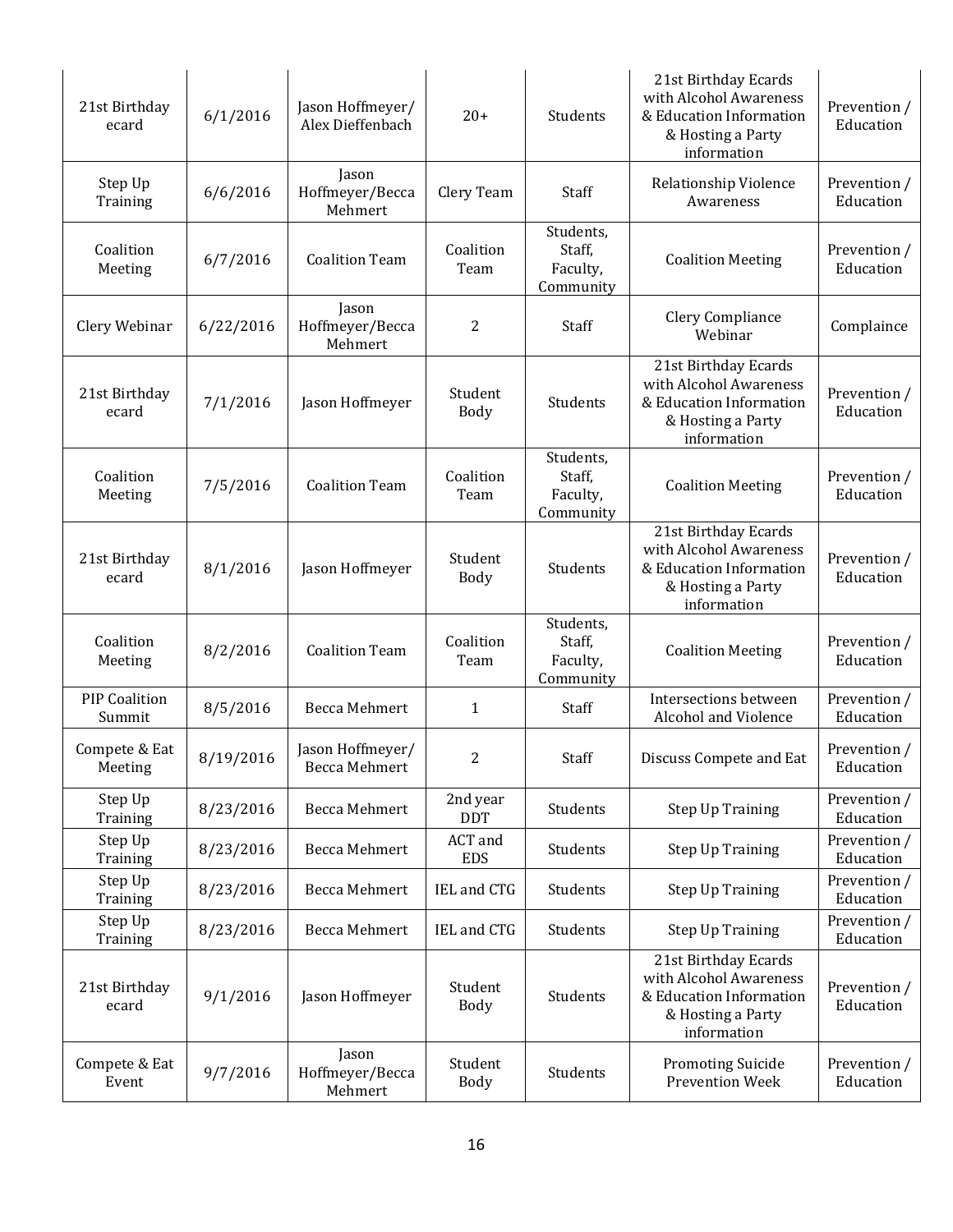| <b>PIP Meeting</b>                                       | 9/9/2016   | Jason<br>Hoffmeyer/Becca<br>Mehmert                         | 2                      | staff                       | PIP meeting in Columbia                                                                                       | Prevention /<br>Education |
|----------------------------------------------------------|------------|-------------------------------------------------------------|------------------------|-----------------------------|---------------------------------------------------------------------------------------------------------------|---------------------------|
| Step Up<br>Training                                      | 9/13/2016  | Becca Mehmert                                               | Student<br>Body        | students                    | Step Up Training                                                                                              | Prevention /<br>Education |
| Step Up<br>Training                                      | 9/14/2016  | Becca Mehmert                                               | Student<br>Body        | students                    | <b>Step Up Training</b>                                                                                       | Prevention /<br>Education |
| <b>Osage County</b><br>Anti-Drug<br>Coaltion<br>Meeting  | 9/14/2016  | <b>Becca Mehmert</b>                                        | $\mathbf{1}$           | staff                       | Meeting with the Osage<br><b>County Anti-Drug</b><br>Coalition                                                | Prevention /<br>Education |
| <b>RAVE Panic</b><br><b>Button Meeting</b>               | 9/14/2016  | Jason Hoffmeyer                                             | Staff                  | Staff                       | <b>RAVE Panic Button</b><br>Meeting. RAVE is an<br>emergency alert system                                     | Prevention                |
| Step Up<br>Training                                      | 9/15/2016  | Becca Mehmert                                               | Student<br>Body        | Students                    | <b>Step Up Training</b>                                                                                       | Prevention /<br>Education |
| Step Up<br>Training                                      | 9/16/2016  | <b>Becca Mehmert</b>                                        | Student<br>Body        | Students                    | <b>Step Up Training</b>                                                                                       | Prevention /<br>Education |
| Step Up<br>Training                                      | 9/20/2016  | Becca Mehmert                                               | Student<br>Body        | Students                    | <b>Step Up Training</b>                                                                                       | Prevention /<br>Education |
| <b>RAVE Panic</b><br><b>Button Meeting</b>               | 9/23/2016  | Jason Hoffmeyer                                             | Staff                  | Staff                       | <b>RAVE Panic Button</b><br>Meeting. RAVE is an<br>emergency alert system                                     | Prevention                |
| <b>RAVE Panic</b><br><b>Button Testing</b>               | 9/28/2016  | Jason Hoffmeyer                                             | Staff                  | staff                       | <b>RAVE Panic Button</b><br>Meeting. RAVE is an<br>emergency alert system                                     | Prevention                |
| 21st Birthday<br>ecard                                   | 10/1/2016  | Jason Hoffmeyer                                             | $20+$                  | students                    | 21st Birthday Ecards<br>with Alcohol Awareness<br>& Education Information<br>& Hosting a Party<br>information | Prevention /<br>Education |
| Coalition<br>Meeting                                     | 10/4/2016  | Jason Hoffmeyer/<br>Becca Mehmert/<br><b>Lindsey Shanks</b> | Coalition              | students,<br>staff, faculty | <b>Monthly Coalition</b><br>Meeting                                                                           | Prevention /<br>Education |
| Buckle Up<br>Campaign                                    | 10/5/2016  | Jason<br>Hoffmeyer/Becca<br>Mehmert                         | Student<br><b>Body</b> | students                    | Buckle Up Campaign                                                                                            | Prevention /<br>Education |
| Step Up<br>Training                                      | 10/11/2016 | Becca Mehmert                                               | Student<br><b>Body</b> | students                    | <b>Step Up Training</b>                                                                                       | Prevention /<br>Education |
| <b>Osage County</b><br>Anti-Drug<br>Coalition<br>Meeting | 10/12/2016 | Becca Mehmert                                               | 1                      | staff                       | Meeting with the Osage<br>County Anti-Drug<br>Coalition                                                       | Prevention /<br>Education |
| <b>RAVE Meeting</b>                                      | 10/12/2016 | Jason Hoffmeyer                                             | staff                  | staff                       | <b>RAVE Panic Button</b><br>Meeting. RAVE is an<br>emergency alert system                                     |                           |
| 21st Birthday<br>ecard                                   | 11/1/2016  | Jason Hoffmeyer                                             | $20+$                  | students                    | 21st Birthday Ecards<br>with Alcohol Awareness<br>& Education Information<br>& Hosting a Party<br>information | Prevention /<br>Education |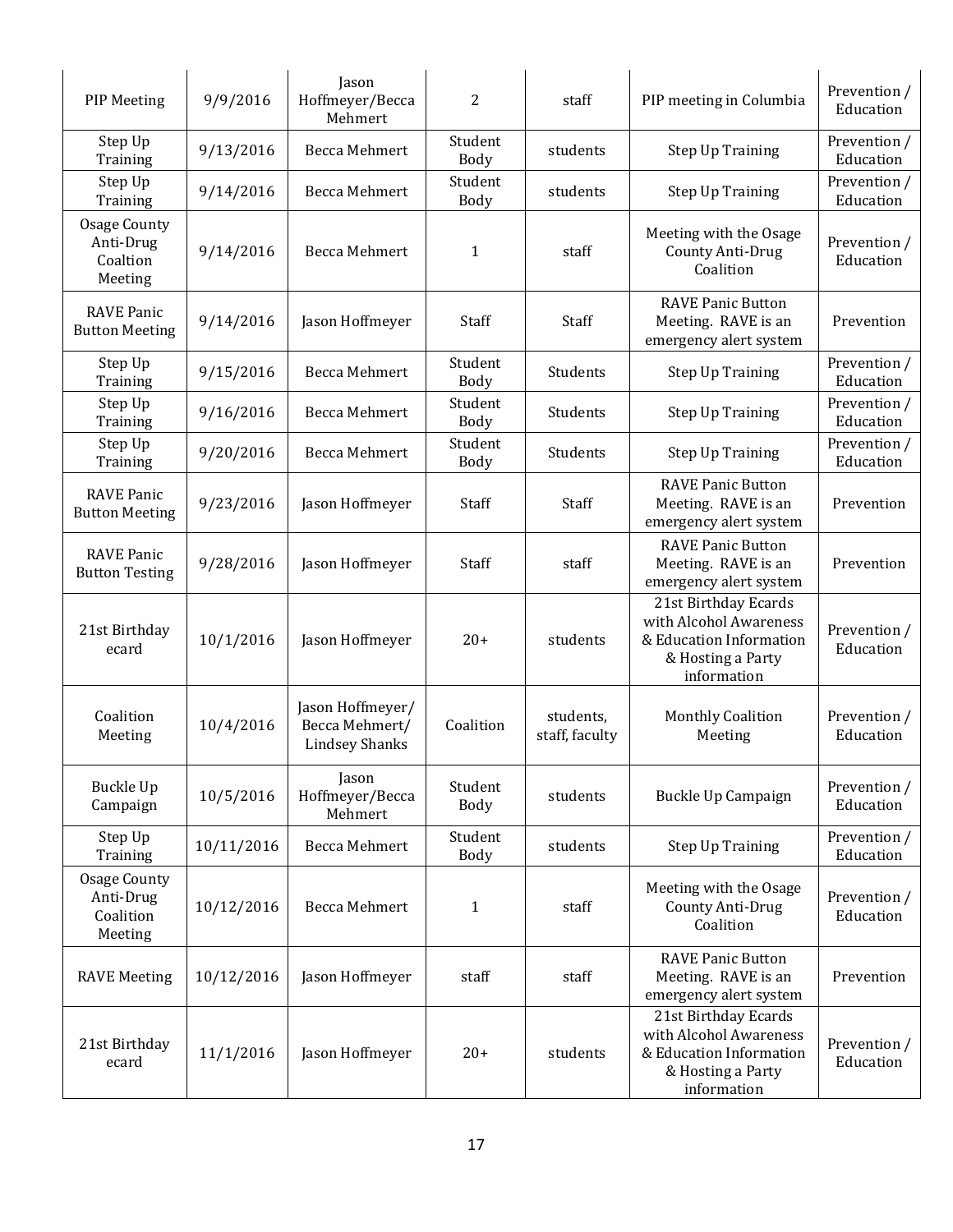| <b>PIP Meeting</b> | 11/4/2016 | lason<br>Hoffmeyer/Becca<br>Mehmert |  | staff | PIP meeting in Columbia | Prevention /<br>Education |
|--------------------|-----------|-------------------------------------|--|-------|-------------------------|---------------------------|
|--------------------|-----------|-------------------------------------|--|-------|-------------------------|---------------------------|

# **AOD Comprehensive Program/Intervention Related Process and Outcomes/Data**

## **Program/Intervention Description**

 $21<sup>st</sup>$  Birthday ecard – At the beginning of each month an email is sent to all students who will be turning 21 within the month. This email includes information on the consequences of drinking and hosting parties.

Coalition Meetings – The first Tuesday of each month State Tech hosts a Coalition meeting with members from local and state law enforcement, landlords, State Tech Counselors, Associate Dean of Student Affairs, Activities Director, and Resident Manager. During the meeting we discuss information about how to handle different situations, activities we can do on campus, and the PIP funding that is available to us.

Biannual Review Tracking – Each week we document information that has been done on campus and review how we are using the PIP funding.

ALR Promotion – Student who completed the gatekeeper training were given prizes for completing the training.

Prescription Drug Misuse Education – Students complete a 5 question quiz on prescription drug misuse and then were able to pick from Rx giveaways

Emergency Operations Plan – These meetings are to better help State Technical College of Missouri be safer and have a plan in case of an emergency.

Ethics Training – This was Staff at State Technical College of Missouri to be better away of Ethical decisions

Bystander Intervention – Step Up – This training is for students as well as faculty/staff of State Technical College of Missouri. This training helps students and faculty/staff to recognize relationship violence and how to report the information. We also host a Relationship Violence week that goes hand in hand with Step Up.

QPR Training – This was for faculty/staff and how we can look for signs of suicide and how to prevent it from occurring.

Compete & Eat Meeting/Event – Every year State Technical College of Missouri hosts a Compete & Eat for students to participate in. This not only is a training and information session on Suicide Prevention, but also give the students a chance to interact with each other.

#### **AOD SWOT/C Analysis**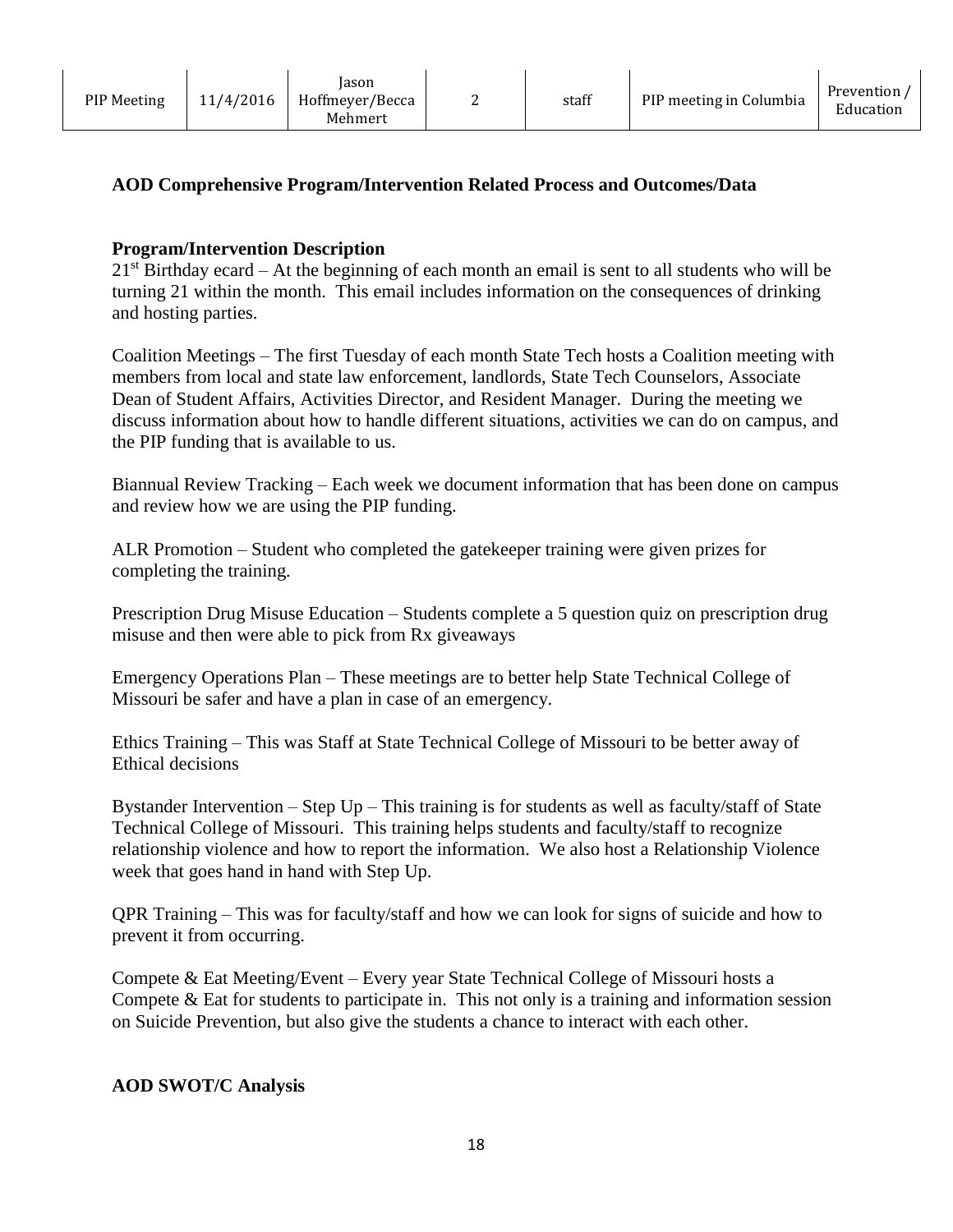- I. Highlights and challenges 2012-2013 year.
	- a. 3 Highlights of the year:
		- i. Membership in Partners in Prevention (PIP) has provided valuable resources. Introduction to evidence driven prevention efforts and encouragement.
		- ii. The involvement of our Director of Student Activities and our Director of Housing along with the RA's in presenting program information to students is significant achievement.
		- iii. The past year has seen an increase in student participation and awareness in student participations and awareness of our prevention efforts.
	- b. 3 Challenges of the year
		- i. Budget issues is a limiting reactor in our efforts to provide a wider range of prevention services.
		- ii. Our college is very much a commuter, off campus housing. This is very limiting factor in providing access to a wider range of prevention program to the student body.
		- iii. In our most recent student survey, the percentage of students indicating they drink because they have nothing better to do, increased from 10% to 19%. This issues will be an area of emphasis for our prevention efforts this school year.

The college provides clear and comprehensive guidelines for students, faculty, and staff regarding its alcohol and other drug policies.

The college maintains record of student and staff violations and sanctioning processes that are consistently implemented.

The college employs staff with appropriate training and credentials to address issues of alcohol and other drug use/abuse by students and staff and/or contracts with third party vendors to provide support services.

The college maintains and/or contracts with third party vendors to maintain online web resources for students and staff related to drug and alcohol use and abuse.

#### Strength

The college provides an email address for all students, faculty, and staff communications.

#### Highlights 2014

- 1) All Employees of the college were notified of their status as a mandated reporter (see page 99)
- 2) All Employees of the college received a handout of Sexual Harassment Scenarios and directed to a webinar for further training, (see page 100 Innovative Educators/Go2Knowledge)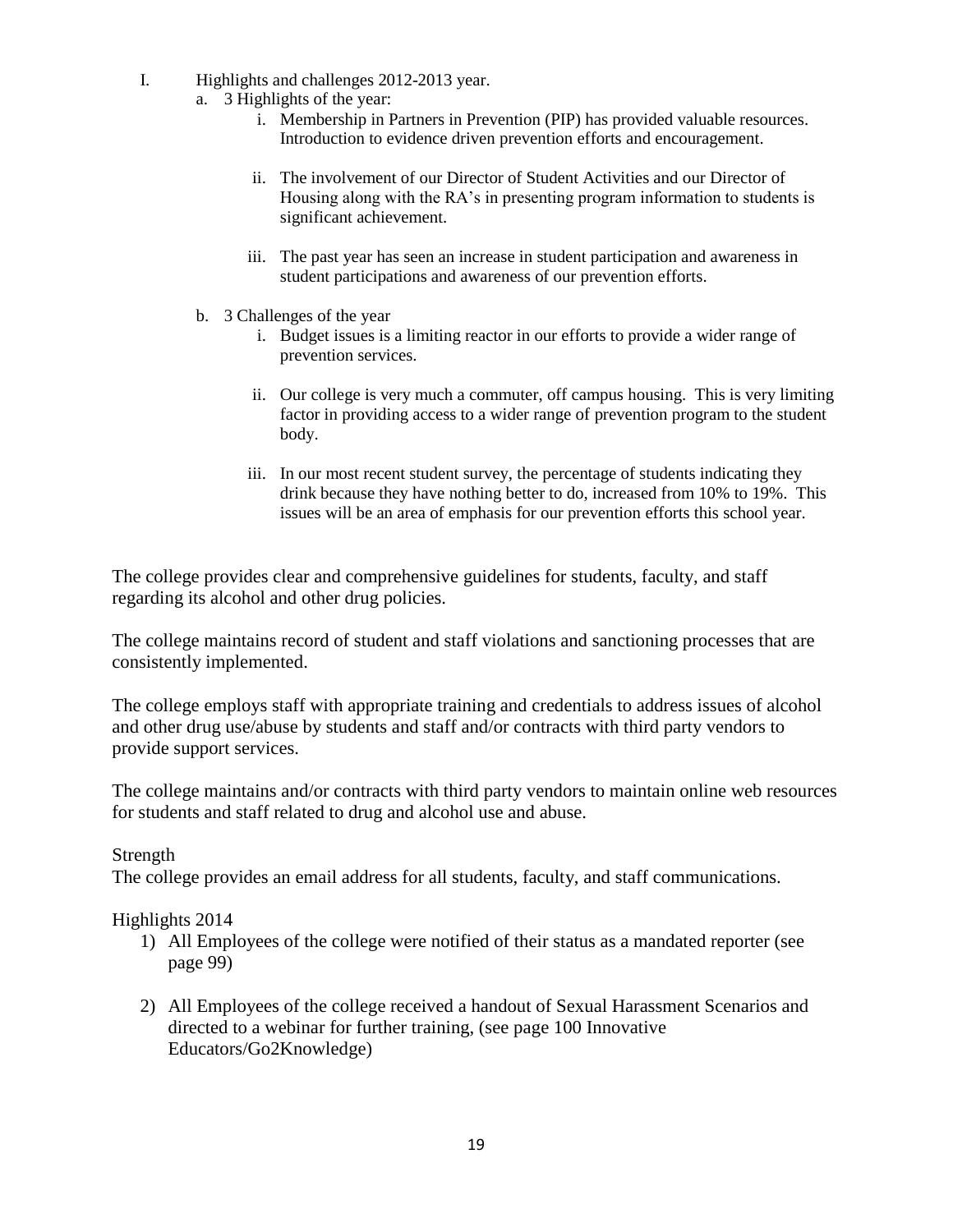- 3) Resident Assistants and a number of resident students received bystander training.
- 4) Data Indicates: Success 2014
	- 1) The results from MAHBS question 111, 91% of students responding. Indicated they did not use marijuana which is a 4% increase over 2013
- 5) Title IX poster placed on campus bulletin boards.
- 6) Continued to provide VAST on campus which is an assistance program for students.
- 7) The response rate to MAHBS increased by 61 or 46%
- 8) Inclusion of local landlords of non-campus students housing to coalition meetings.

# Challenges 2014

To support the training of students and employees:

- 1) The college has plans to provide additional SaVE Act/Title IX training to employees and students via video and expert lecturer. (Implemented fall 2015)
- 2) The college has plans to implement a "BIT" team and provide appropriate training. (implemented fall 2015)
- 3) The College has plans to develop a school climate survey utilizing items for various surveys including MAHBS. (Implemented Fall 2015)
- 4) Data Indicated:

Challenges

- 1) The use of e-cigarettes increased from 0% in 2013 to 28.6% in 2014.
- 2) 52% of students who indicated they smoke noted a desire to quit smoking.
- 5) Housing
- 6) Bystander Training for work-study 35-40 students trained
- 7) Bystander training for Student Government 35-40 students trained

# SaVE Act/Title IX Efforts

To support our SaVE Act/Title IX trainings the college has

- 1) Provided membership in Association of Title IX Administrators
- 2) Provide Clery Act Training by the Clery Center for our designated Clery Act Reporter.

# **Conclusion**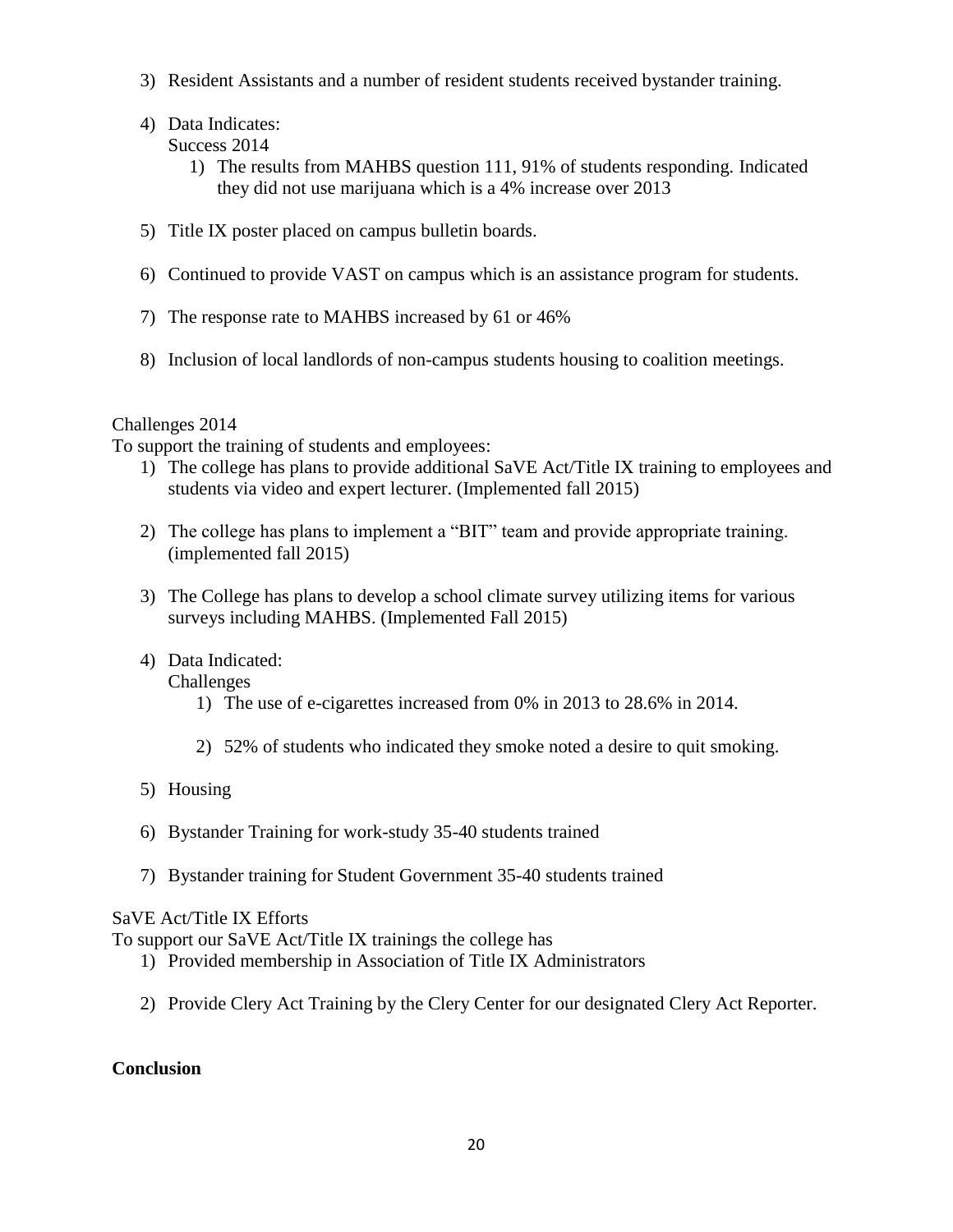The counseling services along with support staff provide a broad range of prevention activities which incorporate SMART, CHEERS, PIP Coalition, 21<sup>st</sup> Birthday Cards, Drive Safe Drive Smart, Social Norming, QPR, ALR, Save Act, EOP, Step Up!, and VAST. Each activity is a result of our students identified prevention need as outlines in our strategic plan. Other activities are made possible with valuable assistance from P.I.P.

# **Appendices**

# **State Technical College of Missouri Drug Free Schools and Campus Safety Act Strategic Plan 2015-2016**

## **Introduction**

This plan was developed with the support and guidance of P.I.P, a 21 member Consortium of Missouri Colleges supported by the Wellness Resource Center located on the campus of the University of Missouri-Columbia.

# **Problem # 1: High risk drinking behaviors.**

Students report concerning levels of high risk behaviors while under the influence of substances. Students report a concerning lack of knowledge, willingness and/or awareness of resources regarding intervening in their own or other's substance abuse.

## **Goal #1:**

Decrease the percentage of State Tech students with high risk drinking behavior by 3% within 2 years.

#### **Strategies:**

- 1. Provide alcohol prevention education.
	- 1. Distribute State Tech alcohol and drug prevention policy to students, faculty and staff. Person responsible: Counseling Services, Admissions & Human Resources Date of completion: Orientation week, upon hire, on-going
	- 2. Provide educational brochures, videos and Web-Based Information about healthy behavior choices. Person responsible: Counseling Services
		- Date of completion: On-going
	- 3. Implement educational/awareness campaigns to promote responsible decision making (Buckle-Up Campaign, Relationship Violence Awareness Week, National Drunk and Drugged Driving Prevention Month). Person responsible: Counseling Services, Resident Manager, student groups Date of completion: On-going
	- 4. Continue use of Alcohol 101. Person responsible: Associate Dean of Students Date of completion: On-going
	- 5. Create a social norming campaign to include positive messages gained from MAHBS. Person responsible: Counseling services.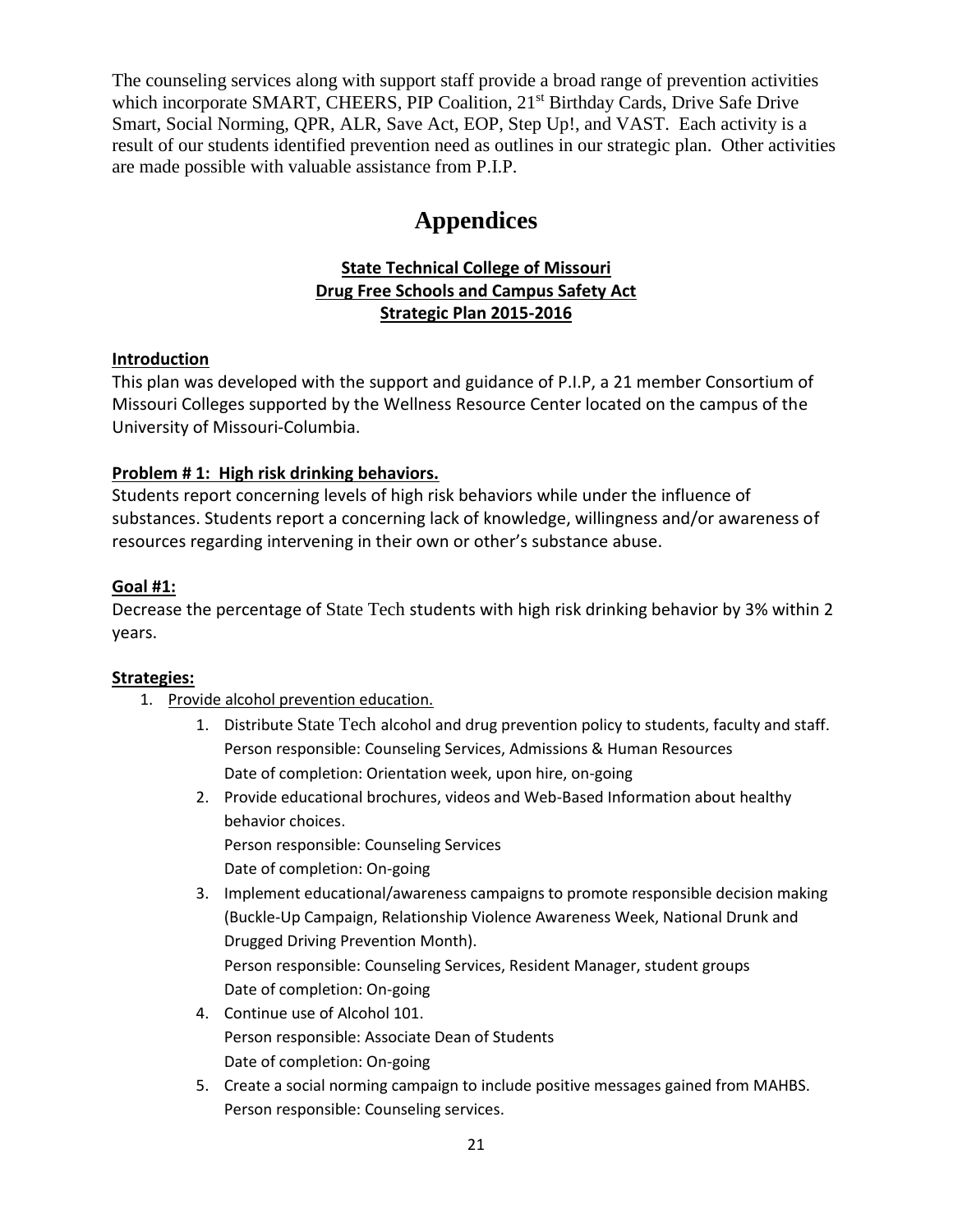Date of completion: On-going

- 6. Use campus monitors to provide prevention education. Person responsible: Counseling services, marketing. Date of completion: On-going
- 2. Attempt to curb minor students' ability to obtain alcohol.
	- 1. Continue to promote the START program. Person responsible: Counseling Services Date of completion: On-going
	- 2. Continue to promote the CHEERS program Person responsible: Counseling Services Date of completion: On-going
	- 3. Conduct underage decoy compliance checks in local establishments and implement SMART program. Person responsible: Local law enforcement

Date of completion: On-going

- 4. Provide education on legal ramification of hosting/buying for minors. Person responsible: Counseling services, Law enforcement Date of completion: Fall semester orientation, on-going
- 3. Reduce drinking and driving rates.
	- 1. Continue to promote the CHEERS program. Person responsible: Counseling Services, SGA, RGA Date of completion: Fall semesters
	- 2. Increase sobriety checkpoints / saturations. Person responsible: Law enforcement
	- 3. Continue bystander (Step-Up) training campaign. Responsible person: Resident Manager, Counseling Services, PIP assistance Date of completion: On-going

# **Problem # 2: Student Mental Health and Bystander Behavior.**

Students report concerning levels of mental health concerns including stress and suicidal ideation. Students report a concerning lack of knowledge, willingness and/or awareness of positive bystander behavior to assist fellow students in need.

#### **Goal #2:**

Reduce level of suicidal thinking and frequency of attempts among students through empowering faculty, staff, and students to intervene effectively.

- Objective is to increase the percentage of students who use Ask Listen Refer (ALR) online training.
- Objective is to increase the numbers of faculty who have completed the ALR on-line training.

#### **Strategies:**

1. Promote ALR on-line training to students through awareness events and marketing.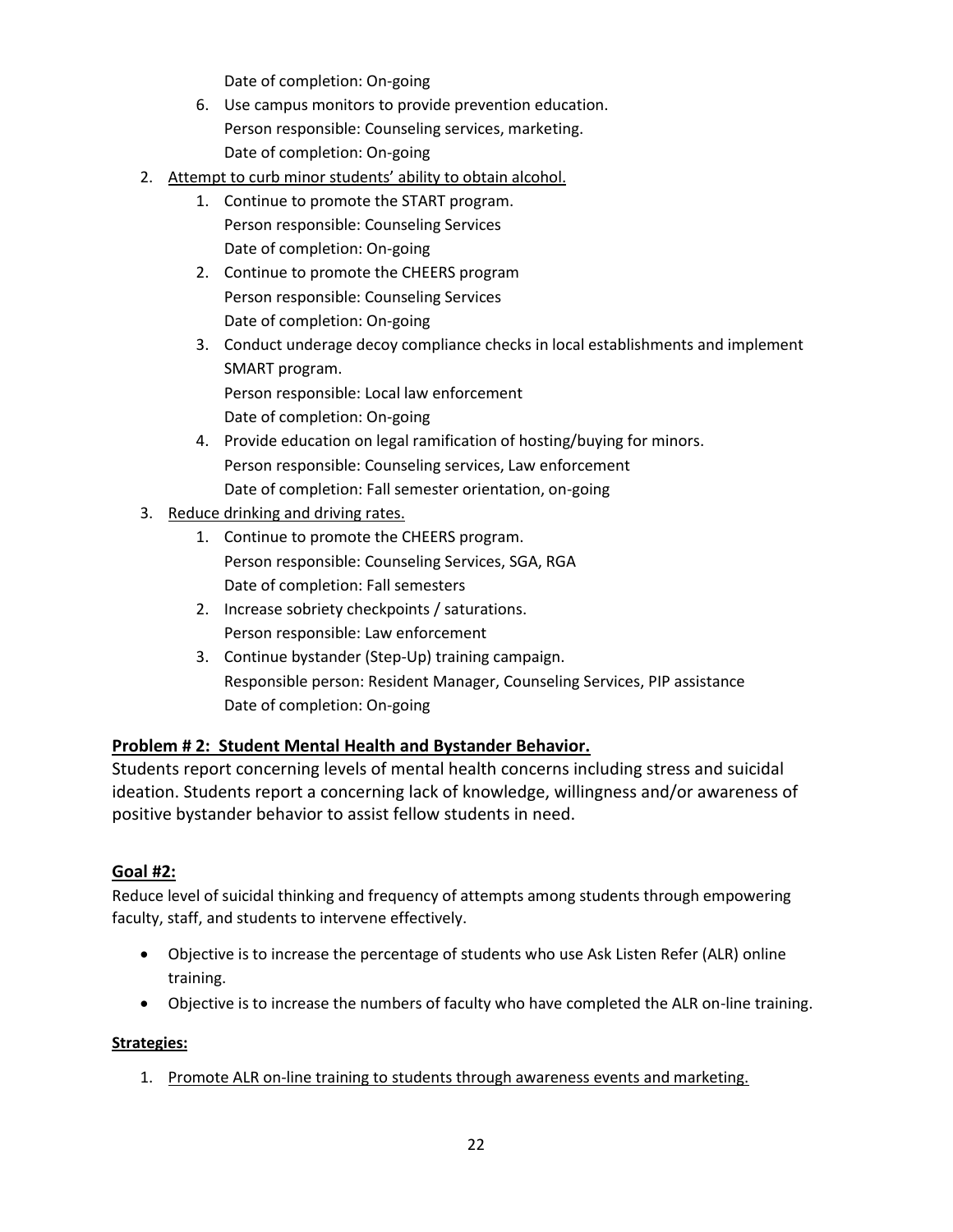2. Promote ALR to faculty and staff through communications with department chairs, and staff emails.

#### **Goal #3:**

Continue quantitative and qualitative data collection regarding student health and wellness behaviors.

#### **Strategies:**

- 1. Implement Missouri College Health Behavioral Survey.
- a. Track substance abuse issues on and off campus.
- 2. Gather focus group data.
- 3. Intercept interviews or key informant information from stakeholders and task force members.

# **Campus Crime Statistics**

In compliance with the Campus Security Act of 1990 and the Amendment of 1992 (Public Law 101-542), State Technical College of Missouri publishes and distributes the following statistics.

## **Reporting the Annual Disclosure of Crime Statistics**

The Campus Security Survey Administrator prepares this report to comply with the Jeanne Clery Disclosure of Campus Security Policy and Crime Statistics Act. The full text of this report is located on our website at **<http://www.statetechmo.edu/about/2015%20Clery%20Report.pdf>** . You will also be able to connect to our website via the Home Page at [www.statetechmo.edu.](http://www.statetechmo.edu/) This report is prepared in cooperation with the local law enforcement agencies surrounding the main campus and alternate sites, Housing and Residential Services, Building, Grounds and Safety Manager, Administration and Business Department and Student Services. Each entity provides updated information on their educational efforts and programs to comply with the Act.

Campus crime, arrest and referral statistics indicate those reported to the Building, Grounds and Safety Manager or Director of Administrative Services; designated campus officials (including but not limited to directors, deans, department chairs, advisors to students/student organizations); and local law enforcement agencies. These statistics may also include crimes that have occurred in private residences or businesses and is not required by law. Missouri law requires prompt, mandatory reporting to the local law enforcement agency by health care practitioners (such as those at Student Health Services) when they provide medical services to a person they know or reasonably suspects is suffering from wounds inflicted by a firearm or is a result of assaultive or abusive conduct. The Counseling staff informs their clients of the procedures to report crime to the Building, Grounds and Safety Manager and/or Director of Administrative Services on a voluntary or confidential basis, should they feel it is in the best interest of the client. A procedure is in place to anonymously capture crime statistics disclosed confidentially during such a session.

Each year, an e-mail notification is made to all enrolled students which provides the website to access this report. Faculty and staff receive similar notification via email. Copies of the report may also be obtained in the office of the College Counselor in the Nilges Technology Center, Room 103 or by calling 573-897- 5228. All prospective employees may obtain a copy from Human Resources in the Administration Office located in the Nilges Technology Center, Room 117 or by calling 573-897-5108, and the website address will be attached to the State Technical College of Missouri employment applications.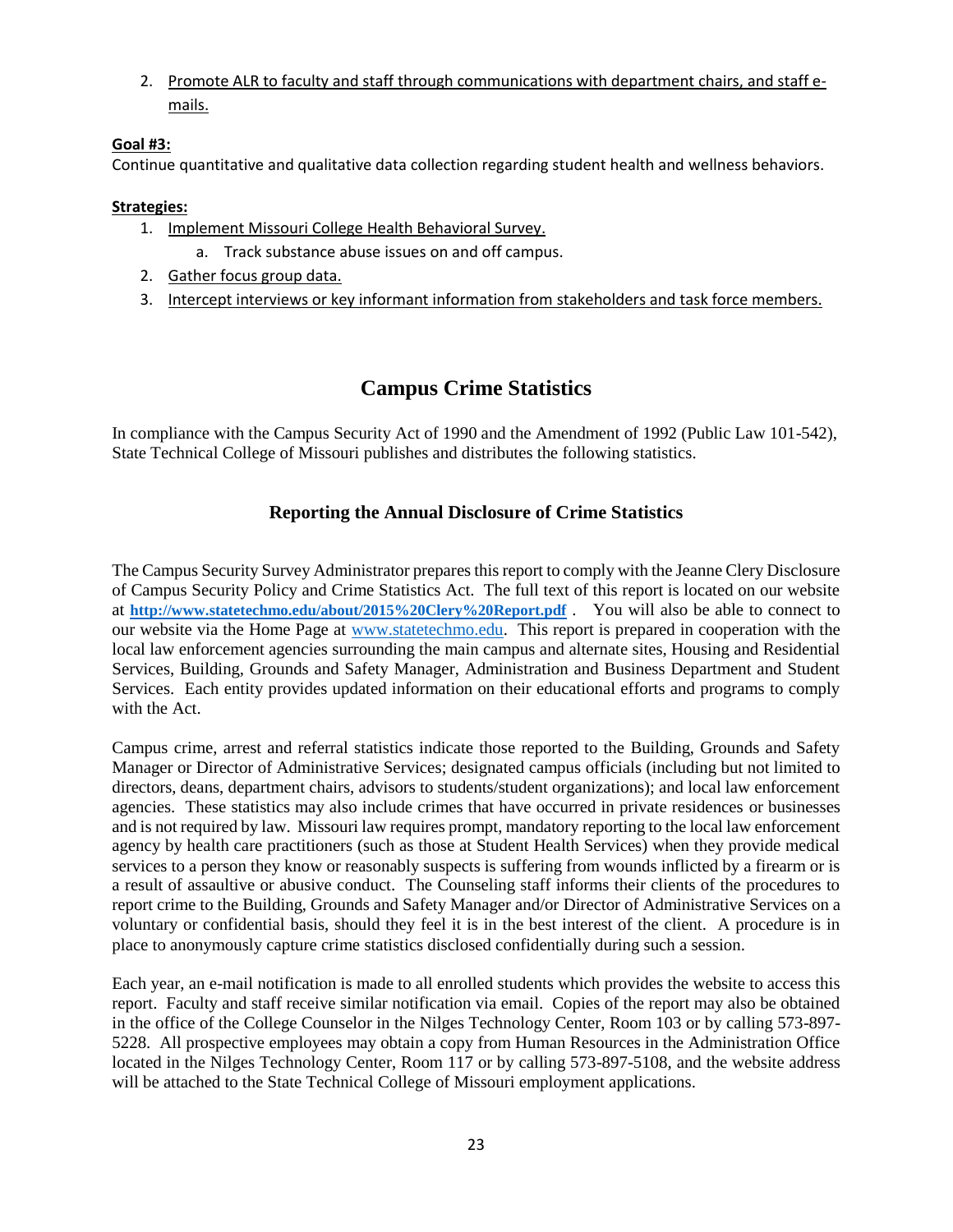This report covers the Linn campus, the **Capital Region Medical Center Location**, in Jefferson City, Missouri, and the **Advanced Technology Center** in Mexico, Missouri. The Nuclear Technology program and Automation and Robotics Technology program are located in Mexico, Missouri. The Physical Therapist Assistant program is located in Jefferson City, Missouri. Additional campus locations where State Tech Physical Therapist Assistant students may attend are **North Central Missouri College** in Trenton, Missouri and **Three Rivers College** in Poplar Bluff, Missouri. You may access the Annual Safety and Security Reports including crime statistics at the following links: North Central Missouri College; and Three Rivers College. All other programs are on the Main Campus in Linn, Missouri.

#### **Crime Prevention Tips**

- 
- Never leave valuables within view in a vehicle<br>  $\uparrow\downarrow\downarrow$  Secure a parked vehicle with locked doors and<br>
Don't leave a parked car running while unoccup<br>
Always let friends or family know where you w<br>
Avoid unknown locat Secure a parked vehicle with locked doors and windows closed
- Don't leave a parked car running while unoccupied
- Always let friends or family know where you will be
- Avoid unknown locations or new situations at night, especially if alone
- Go in a group and stay with the group don't leave friends behind
- Lock car doors when traveling
- Don't give out social security numbers get a generated number on your license
- Don't leave property unattended
- Never leave drinks unattended at a party/social event
- Lock doors at home whether you are there or not
- Don't answer the door if you don't know who it is and never let a stranger in to "use the phone"
- $\psi$  If you must drink, DRINK RESPONSIBLY!

# **Type and Descriptions of Crime Prevention Programs**

In keeping with the College philosophy of a collective defense against all criminal activity, the following activities have been established:

- 1. All incoming freshmen receive written notification concerning campus security procedures and current crime statistics.
- 2. Crime prevention and awareness topic(s) are discussed at student orientation and faculty/staff orientation.
- 3. Crime awareness topics are a formal part of not less than two Departmental Chair meetings per year.
- 4. Crime prevention/awareness topics are in the bulletin not less than three times per year.
- 5. Potential students and employees are given a summary of the report and information about its availability.

# **Local Law Enforcement**

#### **Monitoring Off-campus Activity**

When a State Technical College of Missouri (State Tech) student enrolled on any of the State Tech campuses is involved in an off-campus offense, the Osage County Sheriff's Department, Jefferson City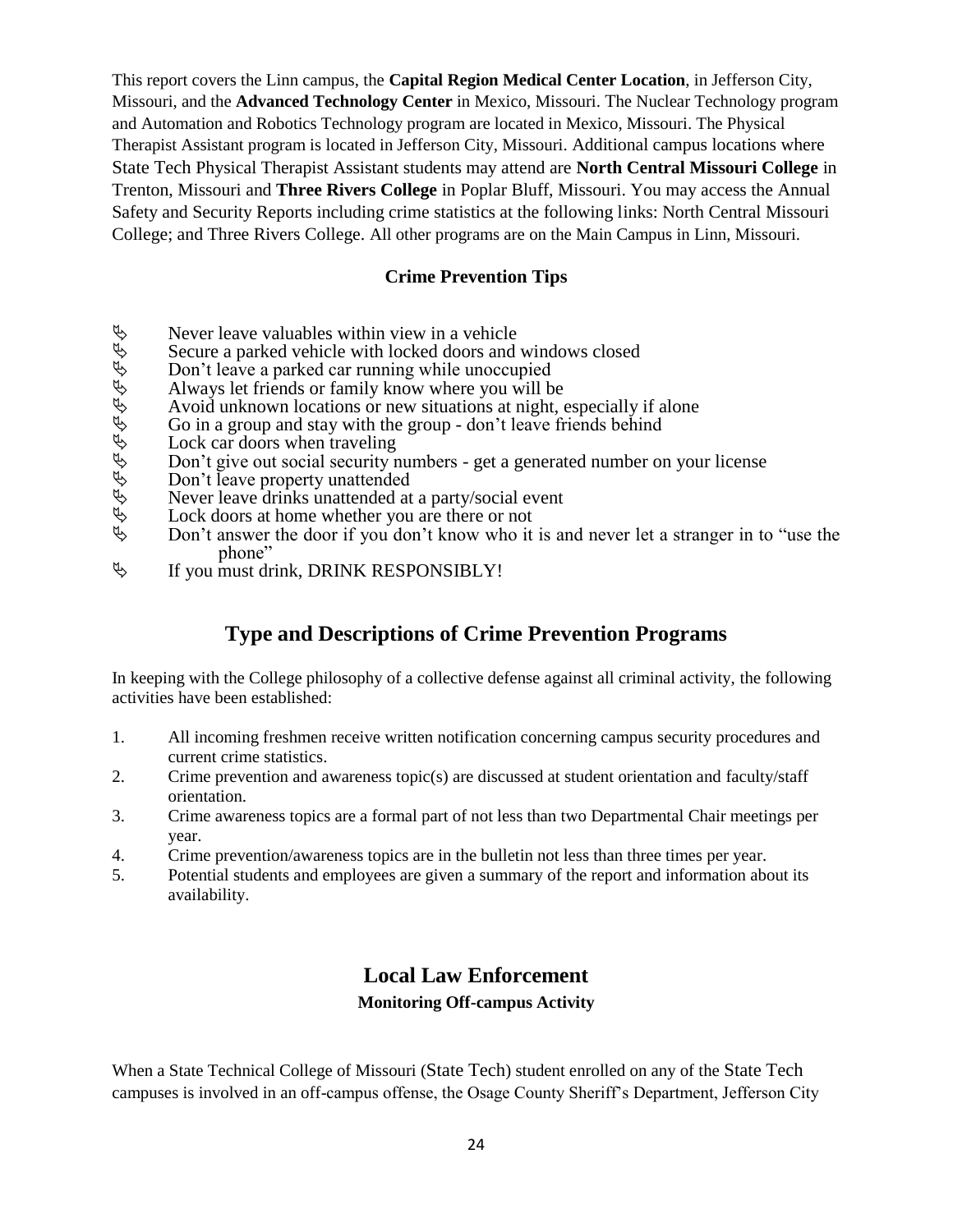Police or the Mexico Police may assist with the investigation in cooperation with local, state or federal law enforcement. These law enforcement agencies routinely work with and communicate with campus safety officials on any serious incidents occurring on-campus or in the immediate community and business areas surrounding the campuses. The Linn main campus, Jefferson City or Mexico site operates no off-campus housing or off-campus student organization facilities. However, many students live in offcampus housing in the community surrounding State Tech as well as the other two campus sites. While the local law enforcement agencies in all three of the State Tech campus sites have primary jurisdiction in all areas off campus, State Tech safety officials can and do respond to student-related incidents that occur in close proximity to these campuses. State Tech safety officials have direct communication with the city police, county sheriff's department, fire departments and ambulance services to facilitate rapid response in any emergency situation.

The following table lists the number of criminal offenses and arrests reported on the Linn campus for the past three years.

| Main Campus - Linn, MO            |      |                  |                     |                  |                    |                  |  |  |  |  |
|-----------------------------------|------|------------------|---------------------|------------------|--------------------|------------------|--|--|--|--|
| Offense                           | Year | On<br>Campus     | Resident<br>Housing | Non-<br>Campus   | Public<br>Property | Hate<br>Crimes   |  |  |  |  |
|                                   | 2015 | $\mathbf 0$      | $\mathbf 0$         | $\mathbf 0$      | $\mathbf 0$        | $\mathbf 0$      |  |  |  |  |
| Murder/Non-negligent Manslaughter | 2014 | $\mathbf 0$      | $\mathbf 0$         | $\mathbf 0$      | $\mathbf 0$        | $\mathbf 0$      |  |  |  |  |
|                                   | 2013 | $\mathbf 0$      | $\mathbf 0$         | $\mathbf 0$      | $\mathbf 0$        | $\mathbf 0$      |  |  |  |  |
|                                   | 2015 | $\mathbf 0$      | $\mathbf 0$         | $\mathbf 0$      | $\mathbf 0$        | $\mathbf 0$      |  |  |  |  |
| Negligent Manslaughter            | 2014 | $\mathbf 0$      | $\mathbf 0$         | $\mathbf 0$      | $\mathbf 0$        | 0                |  |  |  |  |
|                                   | 2013 | $\mathbf 0$      | $\mathbf 0$         | $\mathbf 0$      | $\mathbf 0$        | 0                |  |  |  |  |
|                                   | 2015 | $\overline{0}$   | $\overline{0}$      | $\mathbf 0$      | $\mathbf 0$        | $\mathbf 0$      |  |  |  |  |
| **Rape                            | 2014 | $\mathbf 0$      | $\mathbf 0$         | $\mathbf 0$      | $\mathbf 0$        | $\mathbf 0$      |  |  |  |  |
|                                   | 2013 | $\mathbf 0$      | $\mathbf 0$         | $\mathbf 0$      | $\mathbf 0$        | $\mathbf 0$      |  |  |  |  |
|                                   | 2015 | $\mathbf 0$      | $\mathbf 0$         | $\mathbf 0$      | $\mathbf 0$        | 0                |  |  |  |  |
| **Fondling                        | 2014 | $\mathbf 0$      | $\mathbf 0$         | $\mathbf 0$      | $\mathbf 0$        | 0                |  |  |  |  |
|                                   | 2013 | $\mathbf 0$      | $\mathbf 0$         | $\mathbf 0$      | $\overline{0}$     | $\mathbf 0$      |  |  |  |  |
|                                   | 2015 | $\mathbf 0$      | $\mathbf 0$         | $\mathbf 0$      | $\mathbf 0$        | $\mathbf 0$      |  |  |  |  |
| **Incest                          | 2014 | $\mathbf 0$      | $\mathbf 0$         | $\mathbf 0$      | $\mathbf 0$        | $\boldsymbol{0}$ |  |  |  |  |
|                                   | 2013 | $\mathbf 0$      | $\mathbf 0$         | $\mathbf 0$      | $\mathbf 0$        | $\mathbf 0$      |  |  |  |  |
| ** Statutory Rape                 | 2015 | $\boldsymbol{0}$ | $\boldsymbol{0}$    | $\boldsymbol{0}$ | 0                  | 0                |  |  |  |  |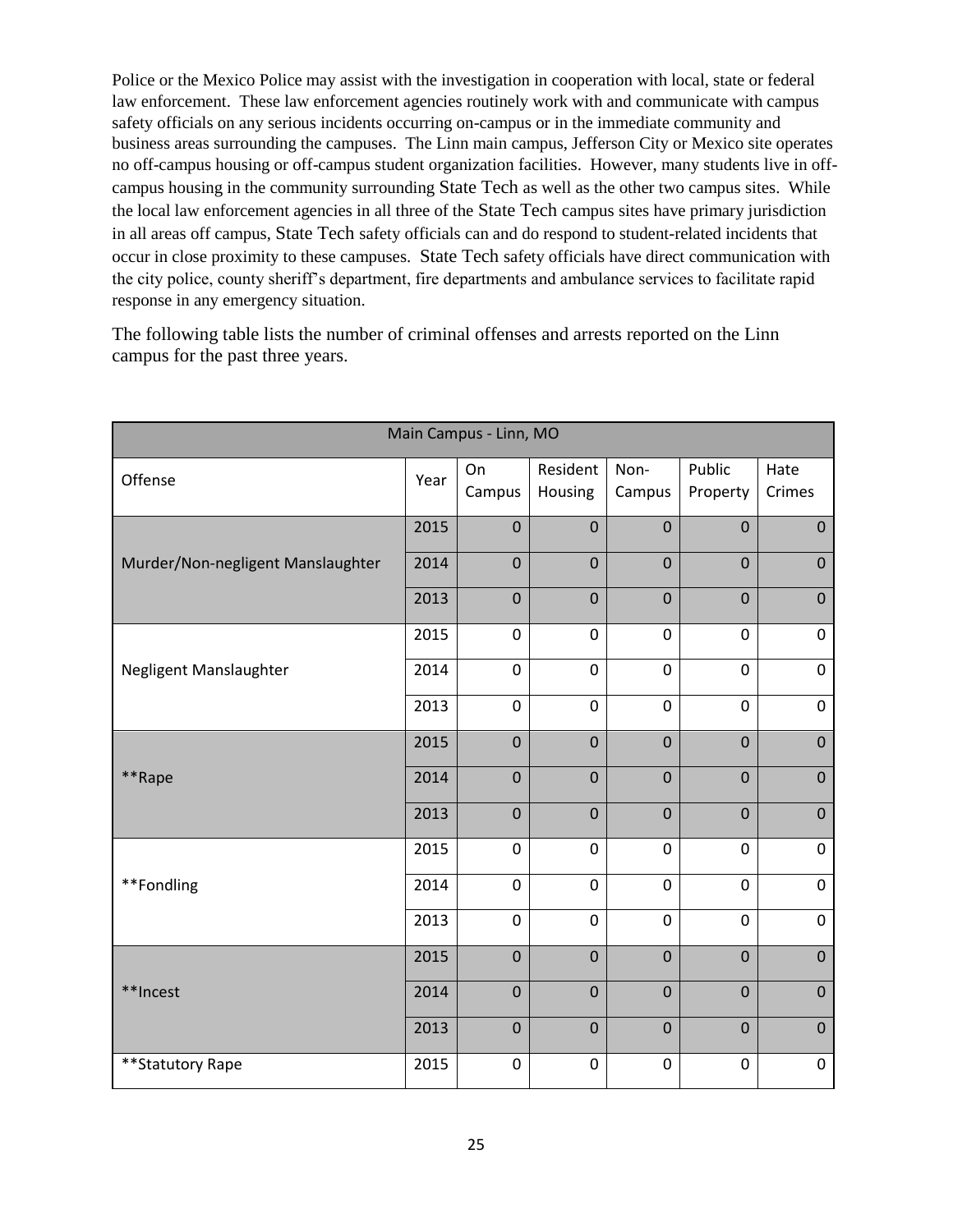|                            | 2014 | $\boldsymbol{0}$ | $\pmb{0}$    | $\boldsymbol{0}$ | $\pmb{0}$        | $\pmb{0}$        |
|----------------------------|------|------------------|--------------|------------------|------------------|------------------|
|                            | 2013 | $\pmb{0}$        | $\pmb{0}$    | $\boldsymbol{0}$ | $\pmb{0}$        | $\pmb{0}$        |
|                            | 2015 | $\pmb{0}$        | $\pmb{0}$    | $\mathbf 0$      | $\mathbf 0$      | $\pmb{0}$        |
| *** Dating Violence        | 2014 | $\mathbf 0$      | $\mathbf 0$  | $\mathbf 0$      | $\mathbf 0$      | $\pmb{0}$        |
|                            | 2013 | $\mathbf 0$      | $\mathbf 0$  | $\mathbf 0$      | $\mathbf 0$      | $\pmb{0}$        |
|                            | 2015 | $\pmb{0}$        | $\pmb{0}$    | $\boldsymbol{0}$ | $\boldsymbol{0}$ | $\pmb{0}$        |
| ***Domestic Violence       | 2014 | $\pmb{0}$        | $\pmb{0}$    | $\boldsymbol{0}$ | $\pmb{0}$        | $\pmb{0}$        |
|                            | 2013 | $\pmb{0}$        | $\pmb{0}$    | $\boldsymbol{0}$ | $\pmb{0}$        | $\pmb{0}$        |
|                            | 2015 | $\pmb{0}$        | $\pmb{0}$    | $\mathbf 0$      | $\mathbf 0$      | $\pmb{0}$        |
| ***Stalking                | 2014 | $\mathbf 0$      | $\mathbf 0$  | $\mathbf 0$      | $\mathbf 0$      | $\pmb{0}$        |
|                            | 2013 | $\mathbf 0$      | $\pmb{0}$    | $\mathbf 0$      | $\mathbf 0$      | $\pmb{0}$        |
|                            | 2015 | $\pmb{0}$        | $\pmb{0}$    | $\pmb{0}$        | $\pmb{0}$        | $\pmb{0}$        |
| Robery                     | 2014 | $\pmb{0}$        | $\pmb{0}$    | $\boldsymbol{0}$ | $\pmb{0}$        | $\pmb{0}$        |
|                            | 2013 | $\pmb{0}$        | $\pmb{0}$    | $\boldsymbol{0}$ | $\pmb{0}$        | $\pmb{0}$        |
|                            | 2015 | $\pmb{0}$        | $\pmb{0}$    | $\boldsymbol{0}$ | $\mathbf 0$      | $\pmb{0}$        |
| Aggravated Assault         | 2014 | $\mathbf 0$      | $\mathbf 0$  | $\mathbf 0$      | $\mathbf 0$      | $\mathbf 0$      |
|                            | 2013 | $\boldsymbol{0}$ | $\mathbf 0$  | $\boldsymbol{0}$ | $\mathbf 0$      | $\pmb{0}$        |
|                            | 2015 | $\mathbf 0$      | $\pmb{0}$    | $\boldsymbol{0}$ | $\boldsymbol{0}$ | $\pmb{0}$        |
| Burglary                   | 2014 | $\pmb{0}$        | $\pmb{0}$    | 0                | $\boldsymbol{0}$ | $\pmb{0}$        |
|                            | 2013 | $\mathbf 1$      | $\mathbf 1$  | 0                | $\pmb{0}$        | $\pmb{0}$        |
|                            | 2015 | $\mathbf 0$      | $\mathbf{0}$ | $\pmb{0}$        | $\pmb{0}$        | $\overline{0}$   |
| <b>Motor Vehicle Theft</b> | 2014 | $\mathbf 0$      | $\mathbf 0$  | $\mathbf 0$      | $\mathbf 0$      | $\mathbf 0$      |
|                            | 2013 | $\pmb{0}$        | $\pmb{0}$    | $\mathbf 0$      | $\mathbf 0$      | $\pmb{0}$        |
|                            | 2015 | $\pmb{0}$        | $\pmb{0}$    | $\pmb{0}$        | $\pmb{0}$        | $\mathbf 0$      |
| Arson                      | 2014 | $\pmb{0}$        | $\pmb{0}$    | $\pmb{0}$        | $\pmb{0}$        | $\pmb{0}$        |
|                            | 2013 | $\mathbf 0$      | $\pmb{0}$    | $\pmb{0}$        | $\pmb{0}$        | $\pmb{0}$        |
|                            | 2015 | $\pmb{0}$        | $\pmb{0}$    | $\pmb{0}$        | $\boldsymbol{0}$ | $\pmb{0}$        |
| <b>Liquor Law Arrests</b>  | 2014 | $\mathbf 0$      | $\mathbf 0$  | $\mathbf 0$      | $\mathbf 0$      | $\pmb{0}$        |
|                            | 2013 | $\pmb{0}$        | $\pmb{0}$    | $\boldsymbol{0}$ | $\boldsymbol{0}$ | $\boldsymbol{0}$ |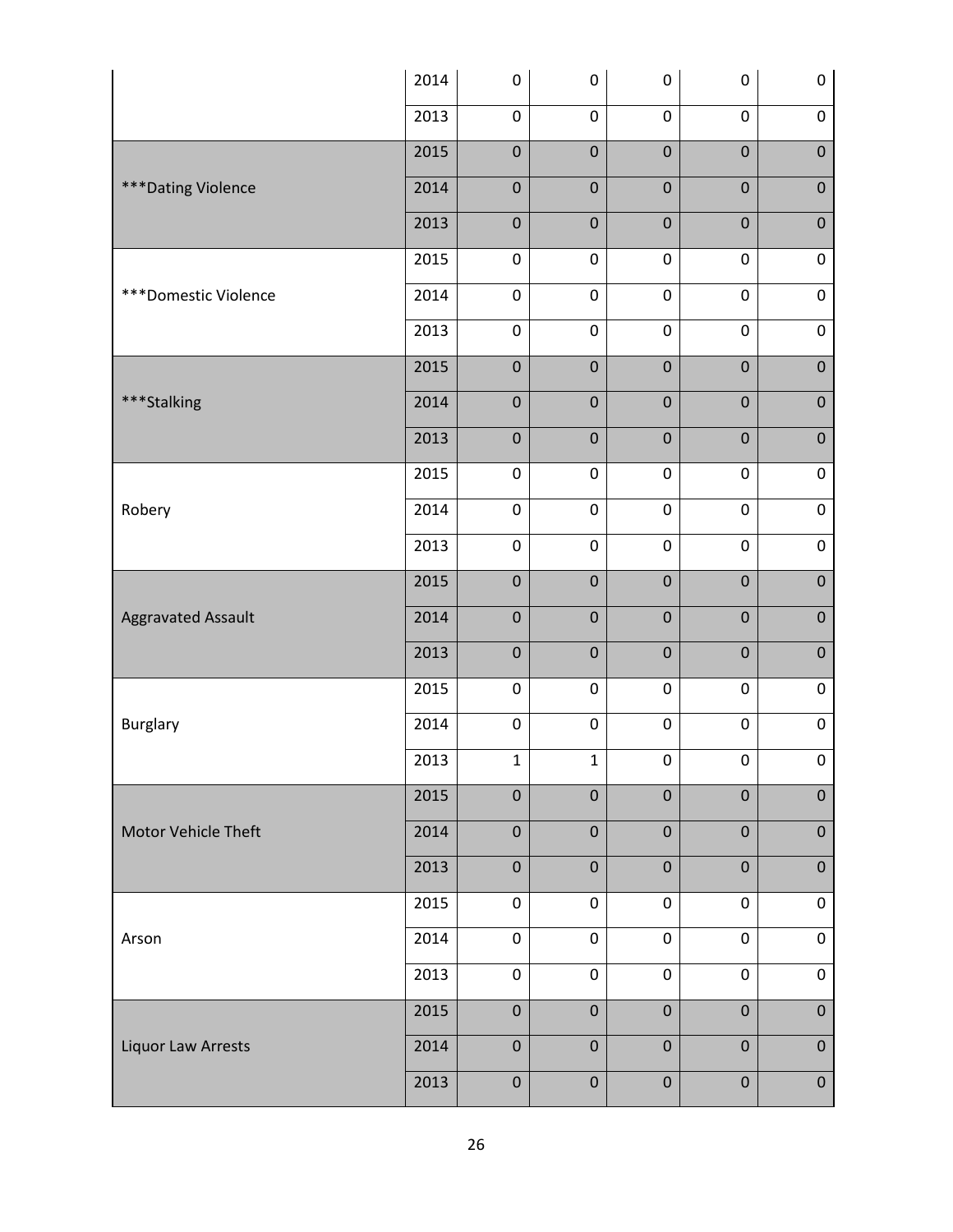| Liquor Law Violations Referred for           | 2015 | $\overline{2}$ | $\overline{2}$   | $\mathbf 0$      | $\mathbf 0$    | 0              |
|----------------------------------------------|------|----------------|------------------|------------------|----------------|----------------|
| <b>Disciplinary Action</b>                   |      | $\mathbf 0$    | 0                | $\mathbf 0$      | $\mathbf 0$    | $\mathbf 0$    |
|                                              | 2013 | 3              | $\overline{2}$   | $\mathbf 0$      | $\mathbf 0$    | $\mathbf 0$    |
|                                              | 2015 | $\mathbf 0$    | $\overline{0}$   | $\overline{0}$   | $\overline{0}$ | $\mathbf 0$    |
| Drug Law Arrests                             | 2014 | $\mathbf 1$    | $\overline{0}$   | $\mathbf{0}$     | $\mathbf{0}$   | $\mathbf 0$    |
|                                              | 2013 | $\mathbf 0$    | $\mathbf 0$      | $\mathbf 0$      | $\mathbf 0$    | $\mathbf 0$    |
| Drug Law Violations Referred for             | 2015 | $\mathbf{1}$   | $\mathbf{1}$     | $\mathbf{0}$     | $\mathbf 0$    | 0              |
| <b>Disciplinary Action</b>                   | 2014 | $\mathbf 0$    | 0                | $\mathbf 0$      | $\mathbf 0$    | $\pmb{0}$      |
|                                              | 2013 | $\mathbf{1}$   | $\mathbf 0$      | $\mathbf 0$      | $\mathbf 0$    | 0              |
|                                              | 2015 | $\mathbf 0$    | $\overline{0}$   | $\overline{0}$   | $\mathbf{0}$   | $\mathbf 0$    |
| <b>Illegal Weapons Possession Arrests</b>    | 2014 | $\mathbf 0$    | $\overline{0}$   | $\overline{0}$   | $\overline{0}$ | $\mathbf 0$    |
|                                              | 2013 | $\mathbf 0$    | $\mathbf 0$      | $\overline{0}$   | $\mathbf{0}$   | $\mathbf 0$    |
| <b>Illegal Weapons Possession Violations</b> | 2015 | $\mathbf 0$    | 0                | $\mathbf 0$      | $\mathbf 0$    | 0              |
| Referred for Disciplinary Action             | 2014 | $\mathbf 0$    | $\mathbf 0$      | $\mathbf 0$      | $\mathbf 0$    | 0              |
|                                              | 2013 | $\mathbf 0$    | $\mathbf 0$      | $\mathbf 0$      | $\mathbf 0$    | 0              |
|                                              | 2015 | $\mathbf 0$    | $\mathbf 0$      | $\overline{0}$   | $\mathbf 0$    | $\mathbf 0$    |
| *Larsony-theft                               | 2014 | $\mathbf 0$    | $\mathbf 0$      | $\mathbf{0}$     | $\mathbf{0}$   | $\mathbf 0$    |
|                                              | 2013 | $\mathbf 0$    | $\mathbf 0$      | $\overline{0}$   | $\overline{0}$ | $\mathbf 0$    |
|                                              | 2015 | 0              | 0                | $\pmb{0}$        | 0              | $\pmb{0}$      |
| *Simple Assault                              | 2014 | $\pmb{0}$      | $\boldsymbol{0}$ | $\pmb{0}$        | $\mathbf 0$    | $\mathbf 0$    |
|                                              | 2013 | $\pmb{0}$      | $\pmb{0}$        | $\pmb{0}$        | $\pmb{0}$      | 0              |
|                                              | 2015 | $\pmb{0}$      | $\boldsymbol{0}$ | $\mathbf 0$      | $\pmb{0}$      | $\overline{0}$ |
| *Intimidation                                | 2014 | $\pmb{0}$      | $\pmb{0}$        | $\pmb{0}$        | $\pmb{0}$      | $\pmb{0}$      |
|                                              | 2013 | $\pmb{0}$      | $\pmb{0}$        | $\boldsymbol{0}$ | $\mathbf 0$    | $\pmb{0}$      |
| *Destruction/Damage/Vandalism of             | 2015 | $\pmb{0}$      | $\pmb{0}$        | $\mathbf 0$      | $\mathbf 0$    | 0              |
| Property                                     | 2014 | $\pmb{0}$      | $\boldsymbol{0}$ | $\mathbf 0$      | $\mathbf 0$    | $\pmb{0}$      |
|                                              | 2013 | $\pmb{0}$      | $\boldsymbol{0}$ | $\pmb{0}$        | $\mathbf 0$    | $\pmb{0}$      |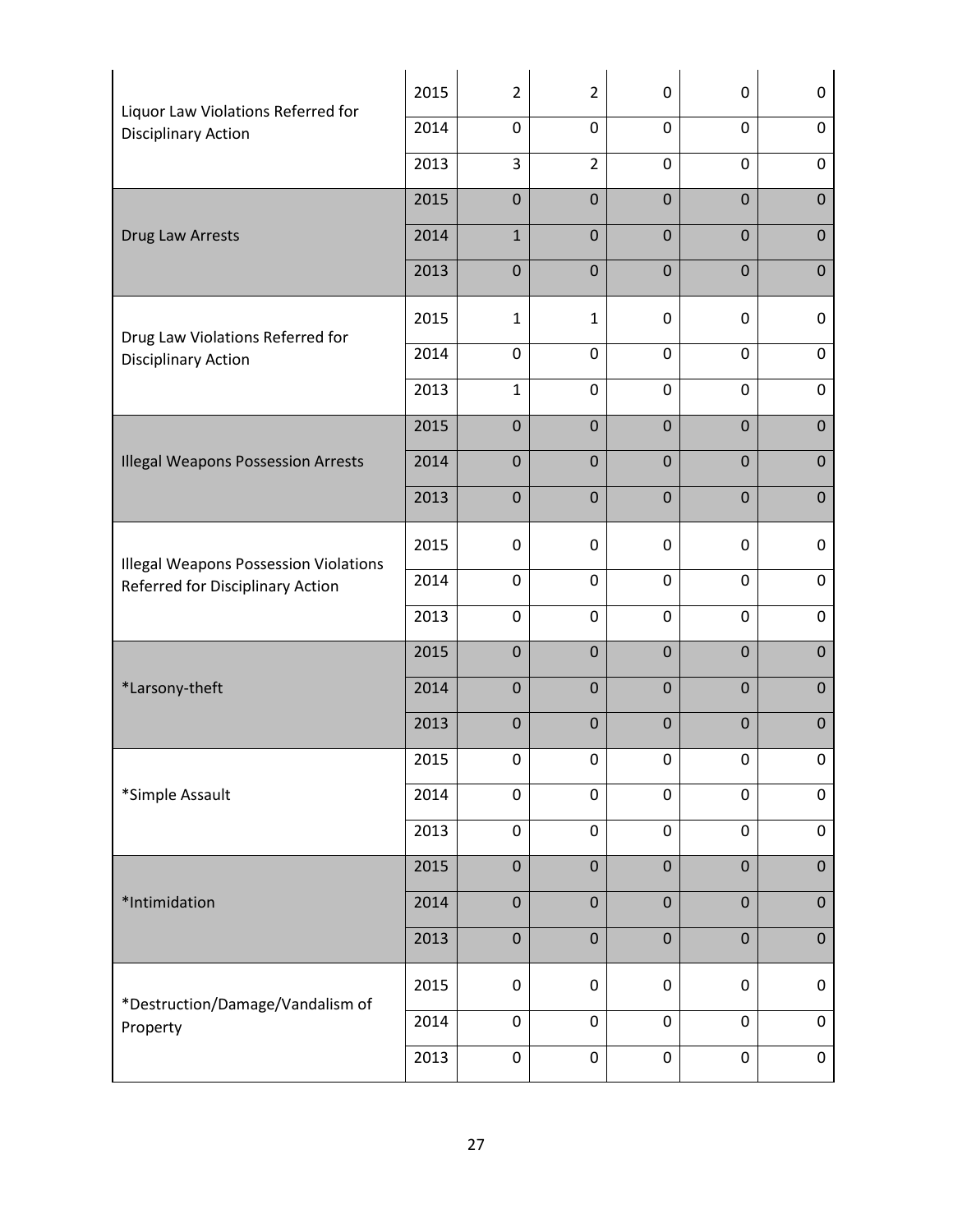\* Counted only if classified as a Hate Crime with the bias categories of race, gender, gender identity, religion, sexual orientation, ethnicity, national origin or disability.

\*\* Reported as Forcible Sex Offenses and Non-Forcible Sex Offenses for 2013, before VAWA Amendments changed sex offense categories.

\*\*\* New statistical reporting to Department of Education for 2014. Reported in Annual Security Report in 2013 based on Department of Education's request for a "good faith effort" of reporting these crimes.

Crimes reported in "Resident Housing" are also included in "On Campus"

- Statistics concerning any occurrence of a criminal offense shall include a statement of any finding by the College or by local law enforcement agencies that there is manifest evidence of prejudice based on race, religion, sexual orientation, or ethnicity, as prescribed by the Hate Crimes Statistics Act (28 U.S.C. 534). For the report provided above, the following statistics apply as indicated by a check  $\boxtimes$ :
- $\boxtimes$  Not applicable since no criminal offenses were reported.
- $\square$  No manifest evidence of prejudice based upon race, religion, sexual orientation, or ethnicity was found for any of the crimes reported.
- $\square$  Manifest evidence of prejudice was found. There is evidence that prejudice was involved in of the criminal offenses that occurred as indicated above. Of these offenses; were based upon race, were based upon religion, were based upon sexual orientation, where based upon race, were based upon ethnicity, and \_\_ were based on disability.

# **Memorandum of Understanding with Local Sheriff's Office**



#### **MEMORANDUM OF UNDERSTANDING**

#### **BETWEEN**

State Technical College of Missouri **AND** Osage County Sheriff's Department

**I. PURPOSE**